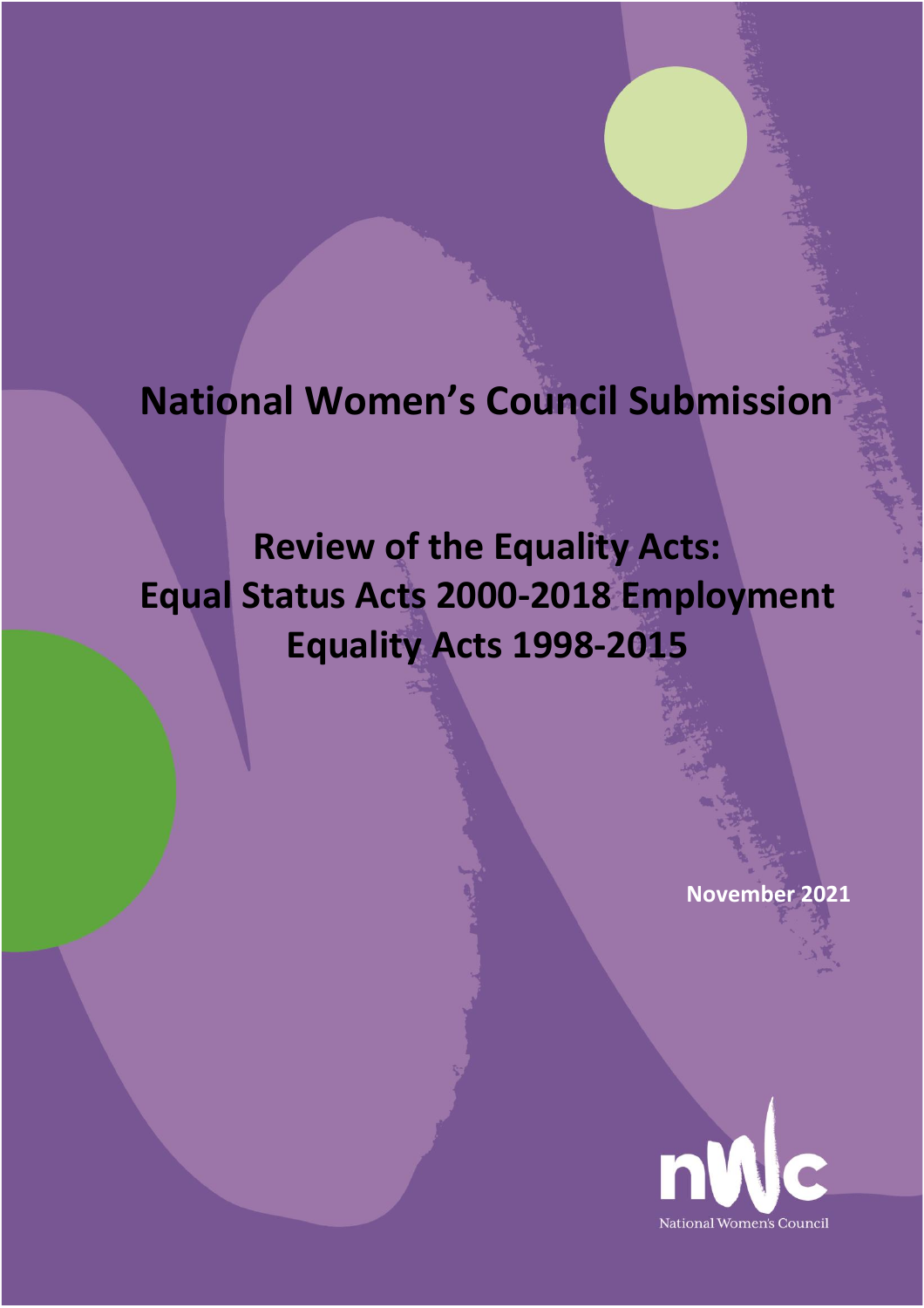# **TABLE OF CONTENTS**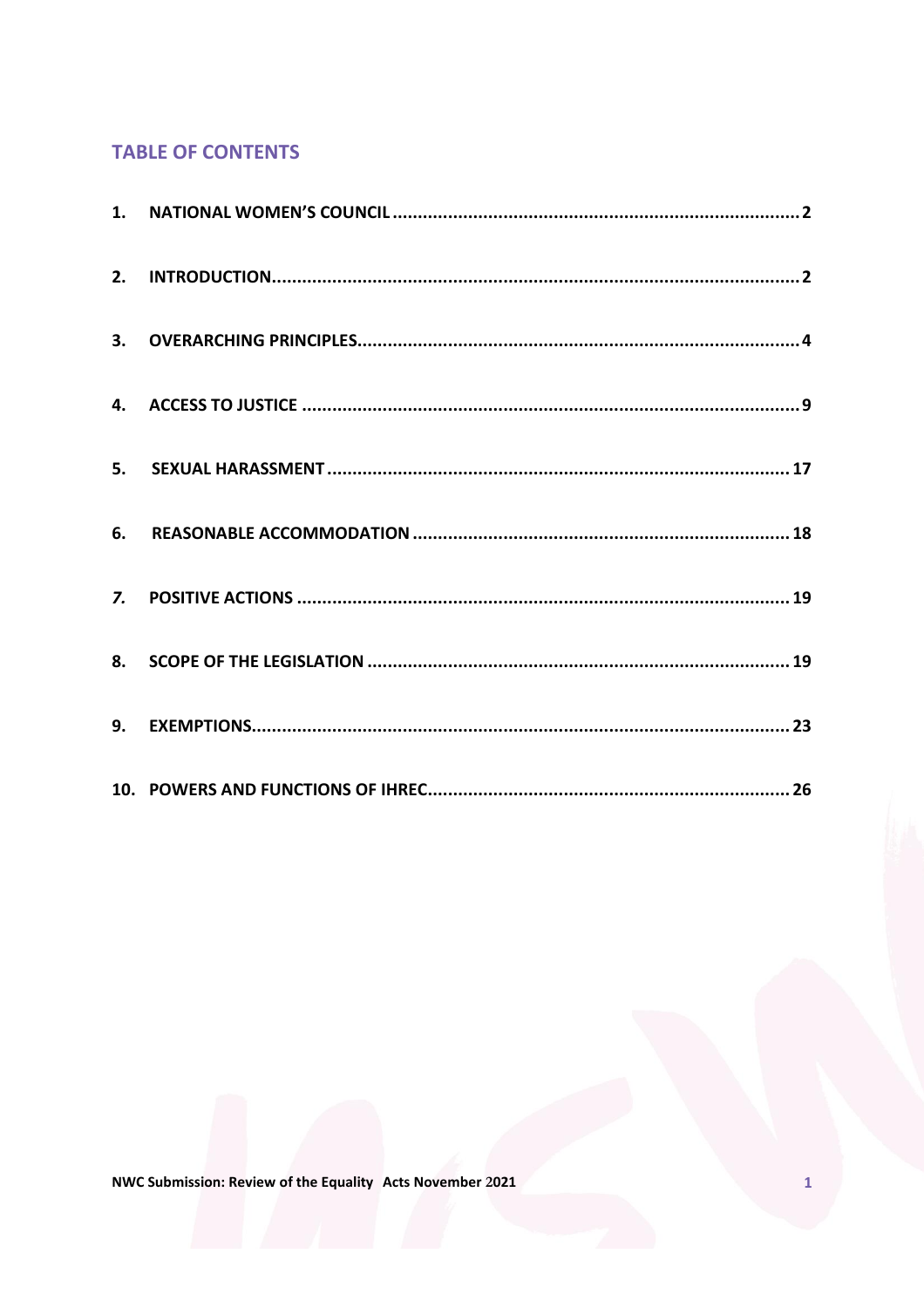# <span id="page-2-0"></span>**1. National Women's Council**

The National Women's Council (NWC) is the leading national representative organisation for women and women's groups in Ireland, founded in 1973. We have over 190-member groups and a large and growing community of individual supporters. The ambition of the National Women's Council is an Ireland where every woman enjoys true equality and no woman is left behind. This ambition shapes and informs our work, and, with our living values, how we work. We are a movement-building organisation rooted in our membership, working on the whole island of Ireland. We are also part of the international movement to protect and advance women's and girls' rights. Our purpose is to lead action for the achievement of women's and girls' equality through mobilising, influencing, and building solidarity.

The NWC welcomes the opportunity to make this submission and looks forward to participation in the wider consultation process of which this submission is part. It is critical that women's voices are heard and that their perspectives are considered on all areas of equality legislation review and development. This is particularly necessary for those communities which have been historically excluded and marginalised. A process of meaningful, supported and resourced engagement is necessary to ensure these experiences and voices are included.

NWC thanks our members for their insights and comments in preparing this submission. During 2021 NWC members and working groups have also participated in consultations on the National Action Plan against Racism for Ireland (NAPAR), the initial state report under the United Nations Convention on the Rights of Persons with Disabilities (UNCRPD), the development of the Third National Strategy on Domestic, Sexual and Gender-Based Violence (TNS DSGBV), NWC Paper on Women in Rural Communities "We want to live and work where we are" and NWC's new Strategic Plan, No Woman Left Behind 2021-2024. This submission contains learnings and feedback from those consultative processes too.

NWC thanks FLAC for their support in preparing this submission.

# <span id="page-2-1"></span>**2. Introduction**

## **Overview**

 $\overline{\phantom{a}}$ 

NWC recognises the significant advances that have been made for women's equality in Ireland since its founding in 1973. However, despite the formal equality guarantee of the Irish Constitution, the Supreme Court has been slow to recognise this as having any substantive egalitarian content which could weigh against other provisions of the Constitution, including property rights. Overall, the equality guarantee in the Constitution has not provided significant protection for groups that come within the discriminatory grounds in equality legislation, as demonstrated by the 2009 Portmarnock case $^{\rm 1}$  and the

<sup>1</sup> [2009] IESC 73 -Equality Authority v Portmarnock Golf Club and Others & Cuddy & Keane v Equality Authority and Others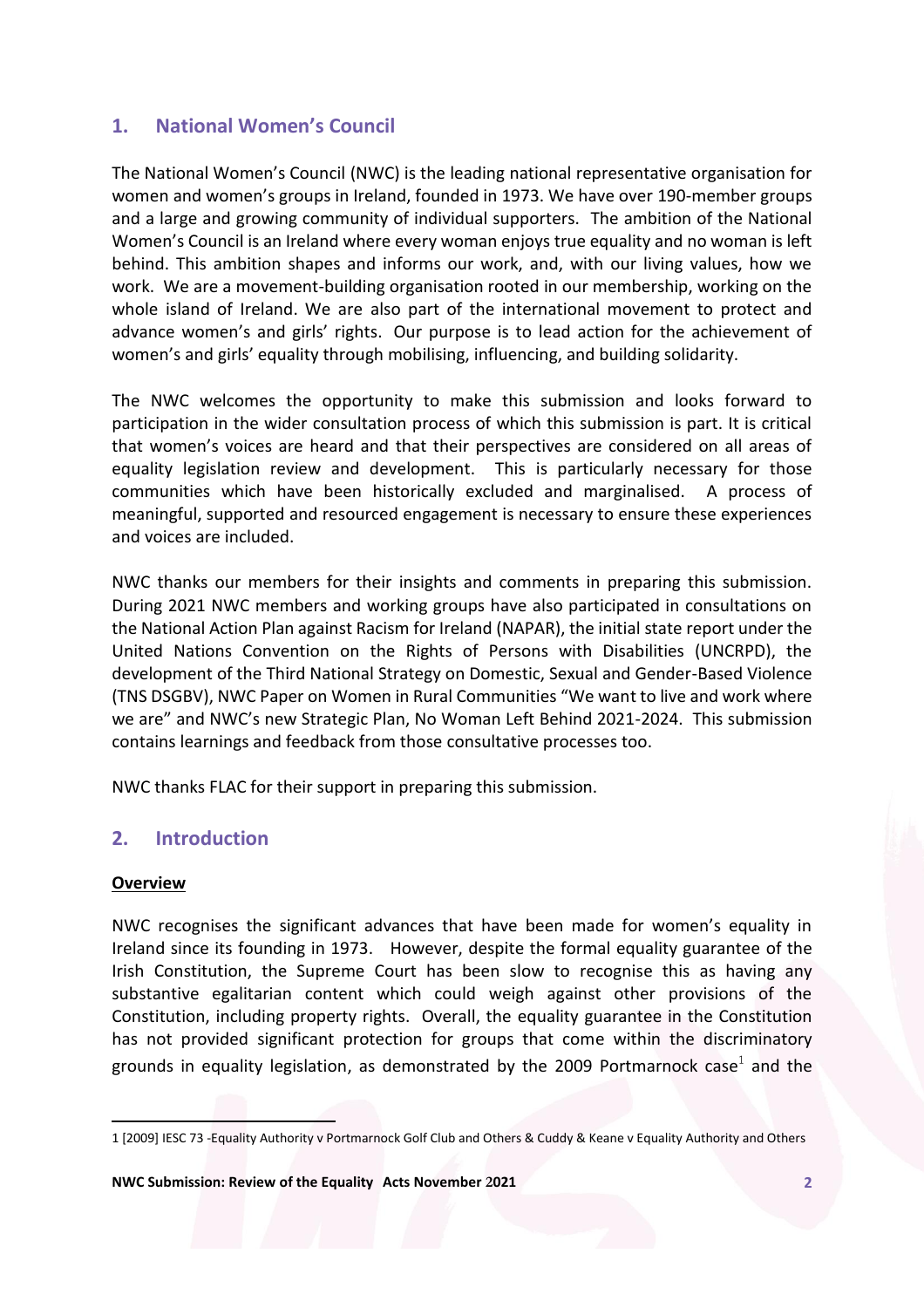absence by the majority in the Supreme Court judgement, of any consideration of the right to equality and the state interest in preventing discrimination.

In addition, as recognised by the Committee on the Elimination of Discrimination Against Women (CEDAW Committee) there is a [...] the persistence of traditional stereotypical views of the social roles and responsibilities of women and men in the family and in society at large which are reflected in article 41.2 of the Constitution and its male-oriented language, ..... in women's educational choices and employment patterns, and in women's low participation in political and public life" 2 .

The Citizens Assembly on Gender Equality highlighted these Constitutional impacts on gender inequality by including the recommendations;

- Insert a new clause into Article 40 to refer explicitly to gender equality and nondiscrimination.
- Delete and replace the text of Article 41.2 (woman in the home) with language that is not gender specific and obliges the State to take reasonable measures to support care within the home and wider community.
- Amend Article 41 so that it would protect private and family life, with the protection afforded to the family not limited to the marital family<sup>3</sup>

Due to the marginal role afforded to the equality guarantee by the Irish judiciary, the continuing gender inequalities expressed though our constitution, this review is an important opportunity to reflect on the capacity of existing equality legislation to advance gender equality and to identify ways to strengthen its potential<sup>4</sup>.

The European Union (EU) sets the minimum requirements for member states through the Equality Directives setting. Equal treatment between women and men is rooted in the Treaties of the European Union, and EU Directivesincluding the Recast Directive (2006/54/EC) on equal opportunities and equal treatment of women and men in employment and occupation, a prohibition of direct and indirect gender discrimination as it applies to statutory social security schemes (Directive 79/7/EEC); in access to and the supply of goods and services (Directive 2004/113/EC); the Pregnancy Directive (92/85/EEC); the Parental Leave Directive (2010/18/EU); the Part-time Work Directive (97/81/EC). Other important Equality Directives for Irish women include The Racial Equality Directive (2000/43/EC) prohibits discrimination on the ground of racial or ethnic origin in a broad range of fields, including employment, social protection and social advantages, education, and goods and services available to the public, including housing.

 $\overline{a}$ 

<sup>2</sup> CEDAW (2005) Concluding Observations Ireland's Combined Fourth& Fifth Reports, CEDAW/C/IRL/CO/4-5, para 24

**NWC Submission: Review of the Equality Acts November 2021 3** <sup>3</sup> https://citizensassembly.ie/en/about-the-citizens-assembly/report-of-the-citizens-assembly-on-gender-equality.pdf <sup>4</sup> For the purposes of this submission the Employment Equality Acts 1998- 2015 and the Equal Status Acts 2000-2015, will be referred to collectively as the Equality legislation or the EEA and the ESA when referenced on their own.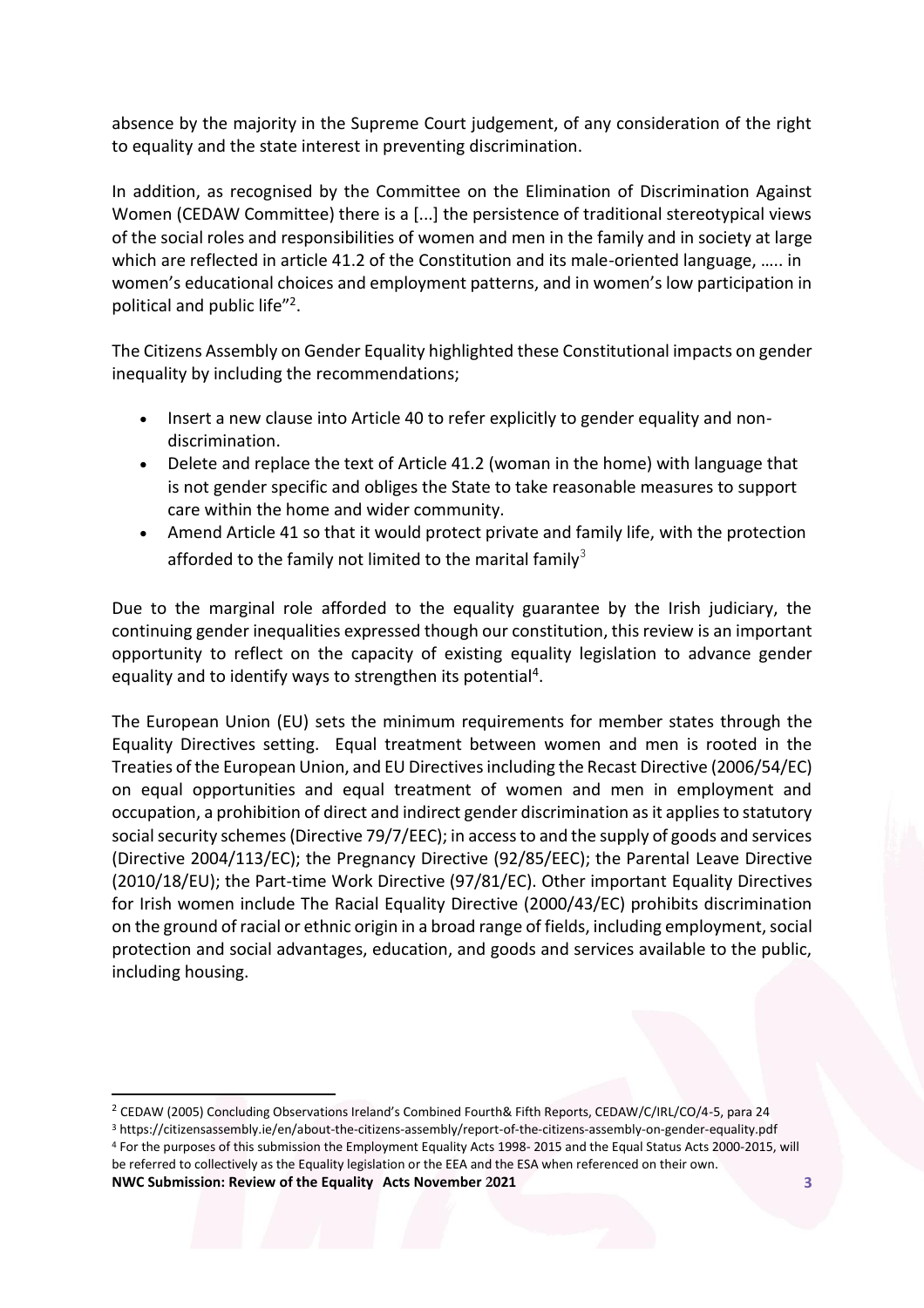However, these directives set out only minimum requirements and it is up to member states to introduce more favourable measures. The majority of the provisions of the EEA and the provisions on gender and in respect of the race ground of the ESA are required by EU antidiscrimination directives. This means that the legislation has to be interpreted to give effect to these Directives. Knowledge of complex equality laws is required for a claimant to ask the Workplace Relations Commission, for example, to disapply domestic law to comply with the provisions of the EU Directive.

Although these Directives have provided strong protection and led to significant case law in areas like discrimination on grounds of pregnancy or in relation to maternity leave, remedies, equal pay, indirect discrimination, the Council of Europe's Commissioner for Human Rights, Dunja Mijatović, has cautioned that: 'we are witnessing stagnation and backward steps in gender equality<sup>'.5</sup> This review is an opportunity to reverse the step backwords and to demonstrate strong leadership in the area of gender equality.

# <span id="page-4-0"></span>**3. Overarching Principles**

## **Gender Equality-A Horizontal Principle**

Gender Equal treatment is consistently acknowledged to be one of the most fundamental of social rights of the EU and the UN. Non- discrimination is not only a central social right but also one of the core human rights.

The European Parliament has said

 $\overline{a}$ 

"Equality between men and women is a fundamental principle of Community law under Article 2 and Article 3(2) of the Treaty and the case-law of the Court of Justice. Those Treaty provisions proclaim equality between men and women as a 'task' and an 'aim' of the Community and impose a positive obligation to promote it in all its activities."<sup>6</sup>

Article 2 of Convention on the Elimination of All Forms of Discrimination against Women (CEDAW) requires State Parties to

"(a) embody the principle of the equality of men and women in their national constitutions or other appropriate legislation (….) to ensure, through law and other appropriate means, the practical realization of this principle; (b) To adopt appropriate legislative and other measures, including sanctions where appropriate, prohibiting all discrimination against women; (c) To establish legal protection of the

<sup>5</sup> 'Women's rights at the crossroads: strengthening international co-operation to close the gap between legal frameworks and their implementation'(2019)

<sup>6</sup> DIRECTIVE 2006/54/EC OF THE EUROPEAN PARLIAMENT AND OF THE COUNCIL of 5 July 2006 on the implementation of the principle of equal opportunities and equal treatment of men and women in matters of employment and occupation (recast)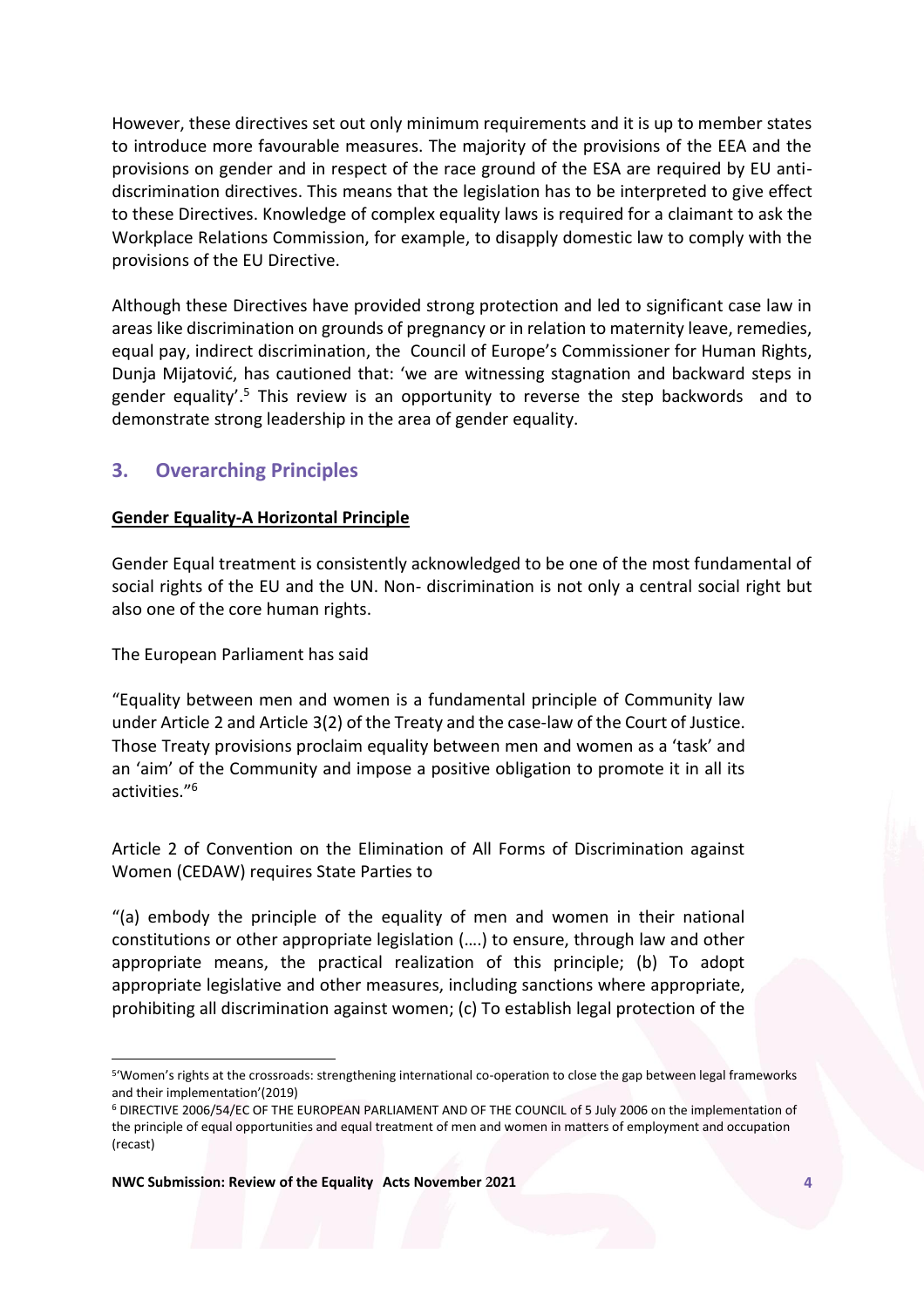rights of women on an equal basis with men (…) (f) To take all appropriate measures, including legislation, to modify or abolish existing laws, regulations, customs and practices which constitute discrimination against women" $^7$ 

It has been widely documented that the COVID-19 pandemic has exacerbated existing inequalities between women and men in almost all areas of life in Ireland and globally<sup>8</sup>. The pandemic has disproportionately affected already marginalised groups at a heightened risk of discrimination. In Ireland for example, over a third of one parent families had to cut back on heating or had fallen behind on bills, and 25% had cut back on food due to costs. Increased expenditure on basics hit low-income families with children harder as they coped with the additional financial pressures associated with school closures.<sup>9</sup>

However, prior to the pandemic the advancement of gender equality in the European Union (EU) was already slowing to incremental, at best. The Gender Equality Index provides a comprehensive measure of progress towards gender equality in the EU. It scores the EU and its Member States on a scale of 1 to 100, where 100 represents full equality between women and men. The 2020 report with scores up to 2018 showed the EU-27's score stands at 67.4 out of 100, representing an increase of only 4.3 points since 2010 $^{10}$ . Although Ireland can be seen to be outperforming the average over this period, it is from a low base.

A robust, action- oriented equality architecture with an emphasis on duty-holders' obligations to vindicate the rights of all women is crucial to address these persistent and long-standing inequalities and discriminations. While legally prohibiting discrimination is a necessary step to realising gender equality, it is insufficient in and of itself. With a long and continuing history of gendered discrimination, specific measures, such as significant positive action, are warranted to compensate and correct for the impact of those practices.

NWC believes that a reconceptualisation of gender equality as a fundamental, cross-cutting and horizontal principle and aspiration of Irish equality legislation is needed to address both the current roll back of women's rights and equalities<sup>11</sup>, but also the underlying systemic issues that are blocking the achievement of full equality for women and girls as evidenced in EIGE's reports.

This formal recognition would ensure acceptance that gender inequality is a core structural and systemic injustice and inequality rather than one ground amongst nine (or more), and thus requires transformative political, social and economic actions, including:

• Legislative requirement for gender & equality national and local budgeting processes

 $\overline{a}$ <sup>7</sup> <https://www.ohchr.org/en/professionalinterest/pages/cedaw.aspx>

<sup>8</sup> <https://eige.europa.eu/gender-equality-index/2021>

<sup>9</sup> SVP (2021) Cutting Back and Falling Behind: [https://www.svp.ie/getattachment/a116ab93-1ba9-4f04-b5a2-](https://www.svp.ie/getattachment/a116ab93-1ba9-4f04-b5a2-bbad59dab050/Cutting-Back-and-Falling-Behind-Red-C-Report-March.aspx)

[bbad59dab050/Cutting-Back-and-Falling-Behind-Red-C-Report-March.aspx](https://www.svp.ie/getattachment/a116ab93-1ba9-4f04-b5a2-bbad59dab050/Cutting-Back-and-Falling-Behind-Red-C-Report-March.aspx)

<sup>10</sup> Eurofound and EIGE (2021), Upward convergence in gender equality: How close is the Union of equality? Publications Office of the European Union, Luxembourg

<sup>11</sup> <https://eige.europa.eu/news/covid-19-derails-gender-equality-gains>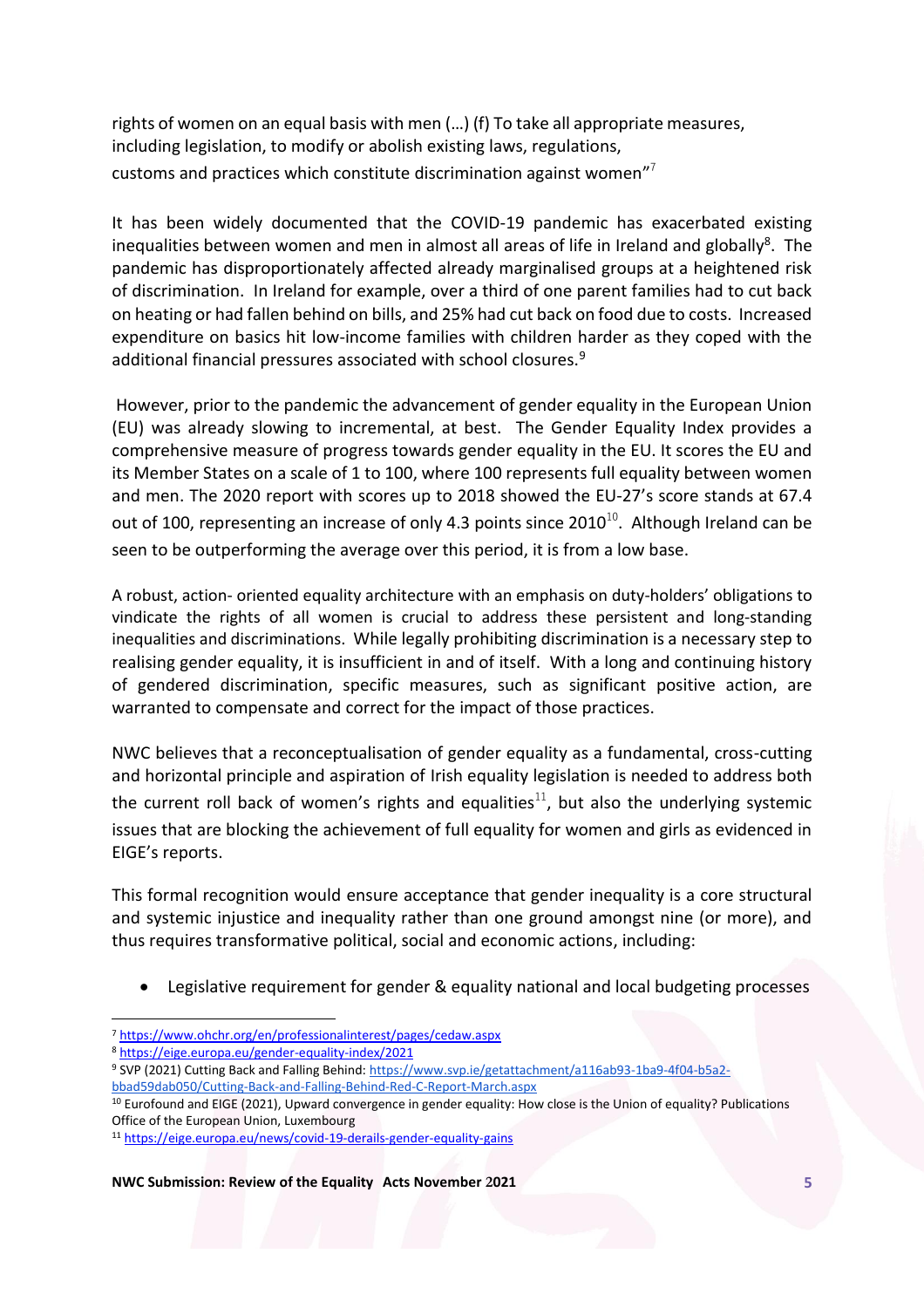• Legislative requirement for gender & equality impact assessments of national policy

# NWC RECOMMENDS

**Formally recognising gender inequality as a core structural and systemic injustice and inequality and define its eradication as fundamental, cross-cutting and horizontal principle and aspiration of equality legislation**

## **Intersectionality- The Reality of Women's Lives**

The women of Ireland are diverse and diversity for NWC includes – but is not limited to disabled women, migrant women, women of colour, lone parents, women from Northern Ireland, women experiencing poverty, addiction and homelessness, women from working class communities and the LGBTQI+ community, women of all faiths and none, Traveller and Roma women, women from other ethnic minorities, women in prostitution and survivors of gender based violence and trauma , survivors of institutional abuse, young women and older women, rural women, women in prisons, undocumented women and women living in Direct Provision. Although all may share the experience of gender inequality, women may also experience others forms of inequality and discrimination depending on other aspects of their lives and identities.

The European Institute for Gender Equality (EIGE) describes intersectionality as

'acknowledging that experiences and positions in society are influenced by gender as well other social categories.' 12

Ireland already has obligations to recognise the reality of intersectional discriminations and equalities including Article 2 of the Convention on the Elimination of Discrimination Against Women (CEDAW) which requires State parties to

'legally recognise intersecting forms of discrimination and their compounded negative impact on the women concerned and prohibit them'.<sup>13</sup>

The NWC Disabled Women's Group work has been highlighting the lack of attention that has been paid to the specific experiences and needs of disabled women in Ireland. Gender inequalities in the structures of our society combine with disadvantages experienced by disabled people to create particular forms of exclusion and discrimination for disabled women. The discourse on disabled women has also often been limited to discussion of health needs, reflecting a medical model approach, rather than the right to participate in the civil, political, economic, social and cultural life of our communities and corresponding barriers to this. The UN Convention on the Rights of Persons with Disabilities recognises that women

 $\overline{a}$ 

<sup>12</sup> EIGE, Intersecting inequalities Gender Equality Index, Luxembourg, 2019

**NWC Submission: Review of the Equality Acts November 2021 6** <sup>13</sup> CEDAW (2010) General Recommendation No. 28 on the core obligations of States parties under article 2, para. 18.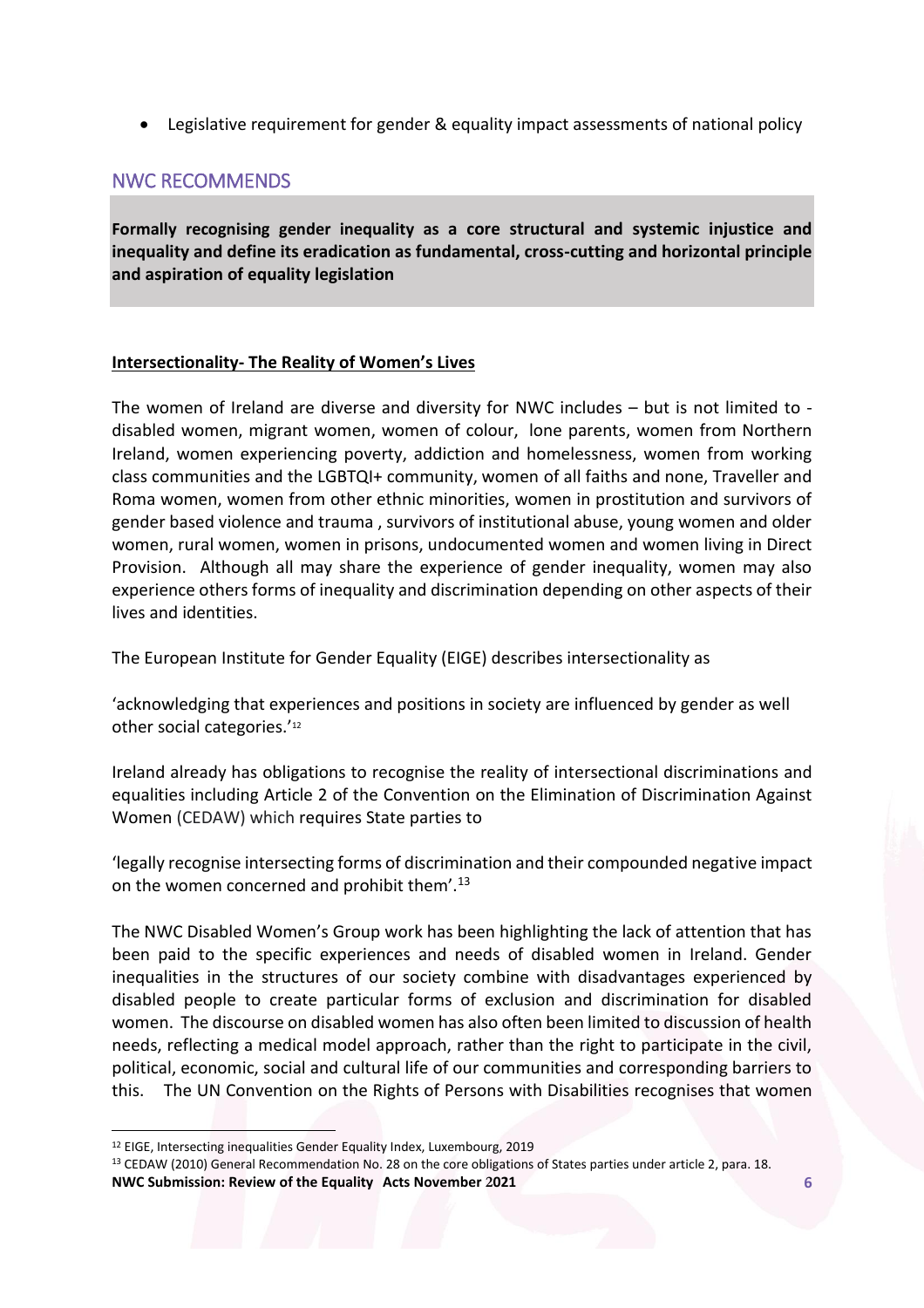with disabilities are subject to "multiple discrimination" and Article 6 imposes an obligation on State Parties to take measures to ensure the full and equal enjoyment by women with disabilities of all human rights and fundamental freedoms. The UN Committee on the Rights of Persons with Disabilities defined intersectional discrimination as 'a situation where several grounds of discrimination operate and interact with each other simultaneously in such a way that they are inseparable and thereby expose relevant individuals to unique types of disadvantage'<sup>14</sup> .

The ongoing and persistent marginalisation, exclusion and racism experienced by Travellers and Roma people has also been highlighted as a particular concern for NWC members. The shocking health inequalities, high levels of unemployment and appalling accommodation conditions these communities experience highlight the terrible injustices faced by minority ethnic groups in Ireland. Traveller women are one of the most marginalised groups in Irish society and Traveller women's experience of inequality and discrimination differs to that of the majority population or other minority groups, as is their experience of racism and discrimination is different to Traveller men. The needs of Traveller women may not be met by responses and strategies designed to confront and tackle gender inequality or ethnic discrimination alone, i.e. without an examination of the interaction of ethnic disadvantage/discrimination. Acknowledging and addressing this experience is central to outcomes for Traveller women, as the experience of a Traveller woman will sometimes be distinctive because she is a woman, sometimes because she is a Traveller, and sometimes because she is both.

Similarly, members have highlighted how institutional practices such as Direct Provision and systemic injustices in our immigration system point to deep and problematic cultural and social dynamics that left unchallenged allow racism and discrimination to flourish in Ireland. Gender inequality is significantly compounded by racial and ethnic inequalities leading to 'cumulative disadvantage' as recognised by the European Network of legal experts in gender equality and non- discrimination.<sup>15</sup> Migrant, Roma, undocumented, refugees, women with irregular migration status and women who live in Direct Provision (DP) face particular structural, language and cultural challenges and barriers in accessing supports and justice when they have been subjected to violence.

NWC is only highlighting these intersections as exemplars of intersectionality, it is a core reality of many marginalised and excluded women and girls across multiple domains and identities and has been well documented by  $F L AC^{16}$  and others.

Under current equality legislation an individual may bring proceedings on only one of the nine grounds of discrimination, the Labour Court in *Freeman V Superquinn* <sup>17</sup> and the then Equality

<sup>17</sup> DEC-E 2002/13

 $\overline{a}$ <sup>14</sup> General comment on Article 5:Equality and Non-Discrimination, adopted 9 March 2018

<sup>&</sup>lt;sup>15</sup> European Network of legal experts in gender equality and non- discrimination, "Intersectional discrimination in EU gender equality and non-discrimination law" May 2016

<sup>&</sup>lt;sup>16</sup> FLAC's 2019 Annual Report, FLAC highlighted the intersectional and gendered nature of the discrimination frequently faced by Roma women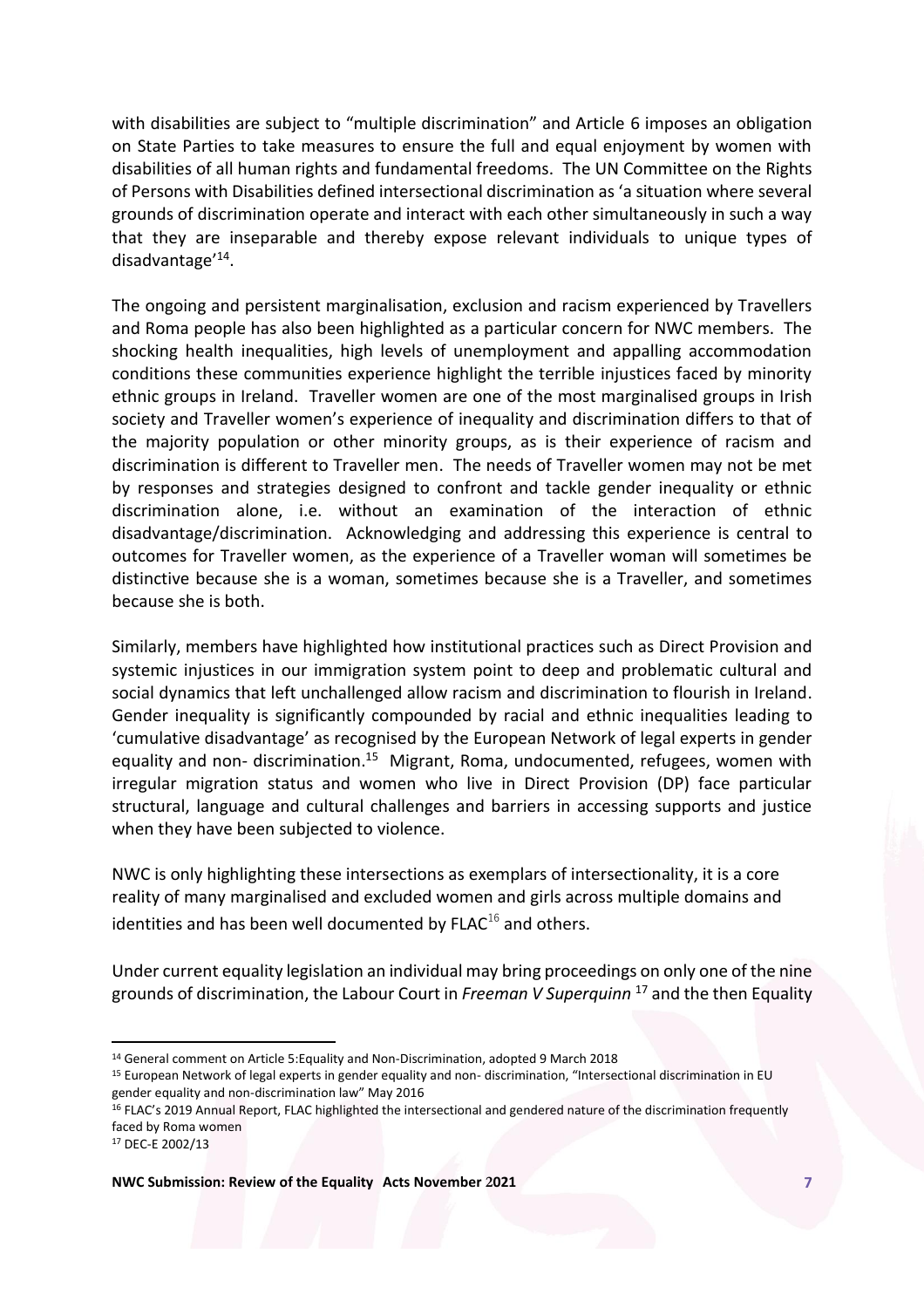Tribunal in *Lawless V Eurozone Investment Options Ltd*<sup>18</sup> have held that each and every ground of discrimination must be pleaded and defended separately*.* There is no provision for intersectional discrimination, discrimination on a combination of grounds and recognition of the cumulative impact of multiple discriminations and inequalities. The Equality Acts do not provide for such situations and, as a result, is out of step with many people's lived experiences of discrimination, which often occurs as a response to their identity as a whole and cannot be distinctly and artificially categorised into separate grounds.<sup>19</sup>

# NWC RECOMMENDS

**Amending the equality legislation to provide for the recognition intersectional discrimination, discrimination on a combination of grounds<sup>20</sup> and recognition of the cumulative impact of multiple discriminations and inequalities.**

# **Incorporation of Convention on the Elimination of All Forms of Discrimination against Women (CEDAW)**

CEDAW requires States to 'embody the principle of the equality of men and women in their national constitutions or other appropriate legislation' and to take all appropriate measures to eliminate 'prejudices and customary and all other practices which are based on the idea of the inferiority or the superiority of either of the sexes or on stereotyped roles for men and women' (Article 5)

Ireland signed and ratified CEDAW in 1985. However, it has not yet been incorporated into domestic law. This is consistent with what has been the State's general approach to domestic incorporation of international treaties, rooted in its dualist legal system. However, as a result of this system, rights holders are unable to rely directly on the provisions of the CEDAW Convention before the Irish courts.<sup>21</sup> It is noted that the State Report asserts that 'provisions of the Convention are incorporated in Irish law' through equality legislation.<sup>22</sup> The purpose of Irish equality law is to transpose EU anti-discrimination directives on employment and access to goods and services. Given the particular purpose intended when these pieces of legislation were enacted, it is not the case that the equality and human rights legislation has expressly incorporated the Convention into domestic equality law.

 $\overline{a}$ 

<sup>18</sup> E/2007/101 Equality Tribunal

<sup>19</sup> Judy Walsh, *Equal Status Acts 2000-2011: Discrimination in the Provision of Goods and Services* (Lonsdale Law Publishing, 2013) at page 142. Judy Walsh has noted that "a legislative amendment could explicitly allow for a flexible approach by specifying that dual or even multiple grounds could be applied with reference to a single hypothetical comparator <sup>20</sup> Recognising that differing discriminations must be proven but may be part of the same incident/process/structural phenomena

<sup>&</sup>lt;sup>21</sup> For example, in Olaniran & Others v Minister for Justice, Equality and Law Reform [2010] IEHC 83, Clarke J clearly stated that ratification of international human rights treaties, such as the UN Committee on the Rights of the Child, is of no effect in Irish courts.

<sup>&</sup>lt;sup>22</sup> Combined sixth and seventh periodic reports of State parties due in 2016: Ireland, CEDAW/C/IRL/6-7, 16 September 2016, at para. 25.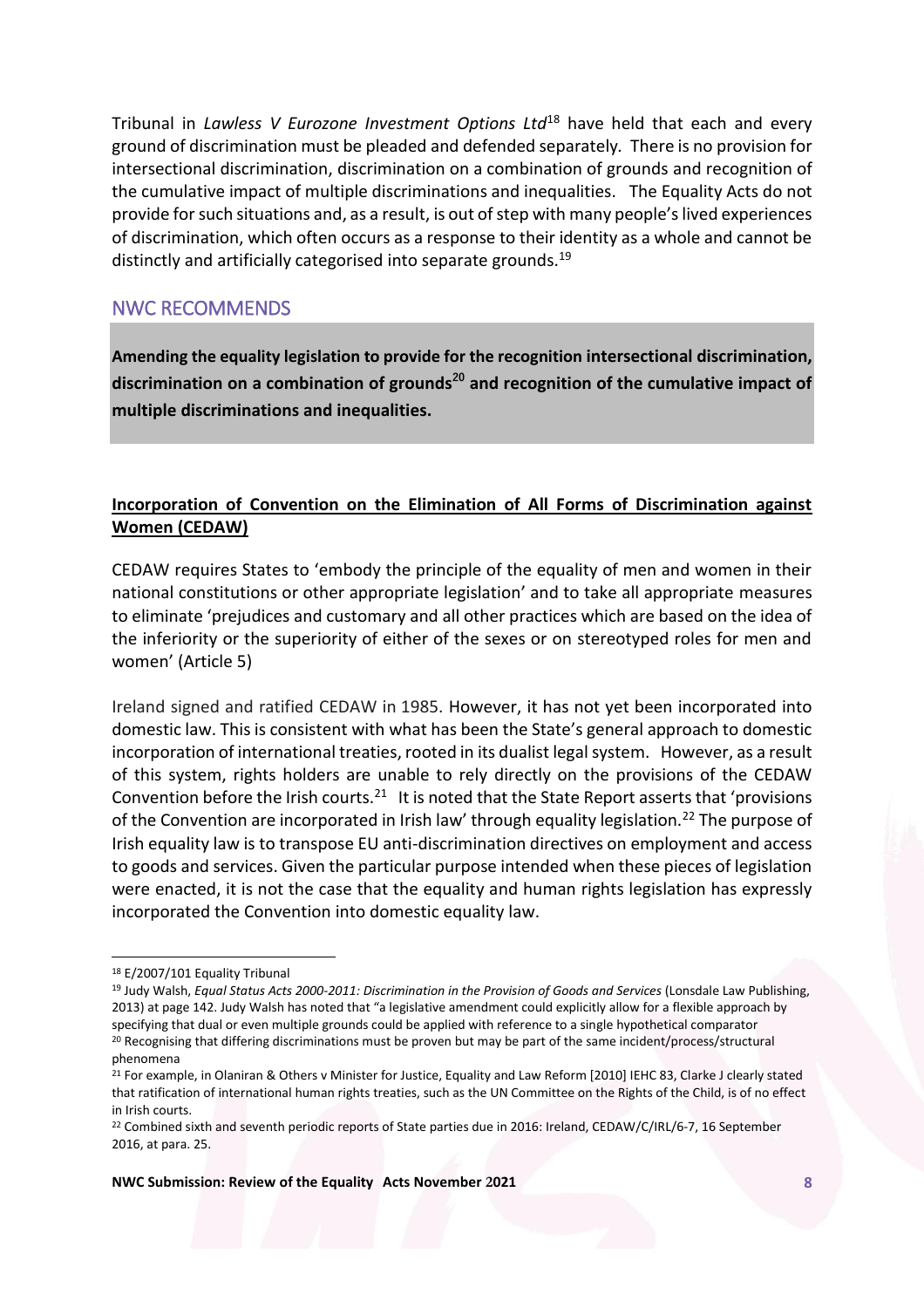In its 2005 Concluding Observations, the UN Committee on the Elimination of Discrimination against Women ('the Committee') recommended that Ireland incorporate the UN Convention on the Elimination of All forms of Discrimination against Women into domestic law. IHREC has also recommended that the State take steps to incorporate the Convention into Irish law to ensure that policymakers and public bodies comply with the Convention in the carrying out of their functions.<sup>23</sup>

# NWC RECOMMENDS

**Incorporating CEDAW into Irish law to ensure policy makers, public bodies and legislators comply with the Convention and international norms on gender equality**

**Referencing CEDAW in the long title to the Employment Equality Acts and the Equal Status Acts and confirming explicitly that the equality legislation incorporates relevant aspects of CEDAW** 

# <span id="page-9-0"></span>**4. Access to Justice**

 $\overline{a}$ 

## **Awareness & Accessibility of Legislation**

The EU Equality Directives envisage a very significant role for civil society organisations, unions and employer bodies in relation to the promotion of equal treatment. civil society organisations and unions are well placed to provide information and advocacy services to their members in respect of the Equality legislation but the capacity to do so is dependent on available resources. As of Budget 2022, community & voluntary sector investment is still at lower rates than 2008 with a continuing significant impact on their capacity to engage in ongoing complex awareness raising, information or action-oriented supports for the most impacted communities and individuals $^{24}$ .

NWC believes that a very significant problem is that many women may not be aware of the extent of their rights under the Equality Acts and the protections afforded them should they be discriminated against or sexually harassed at work, in schools and colleges and when they are using services such as taxis or in pubs etc. They also may not be aware of what to do or where or how to make a claim if they have been discriminated against or sexually harassed. Women who are low-income workers, migrant women and marginalised women, especially women working in non-unionised employment are unlikely to be fully aware of the panoply of protections that are in place.

<sup>23</sup>https://www.ihrec.ie/app/uploads/2017/02/Ireland-and-the-Convention-on-the-Elimation-of-All-Forms-of-Discrimination-Against-Women.pdf

**NWC Submission: Review of the Equality Acts November 2021 9** <sup>24</sup> Budget 2022: What It Means for the funding voluntary & community organisations: Brian Harvey, The Wheel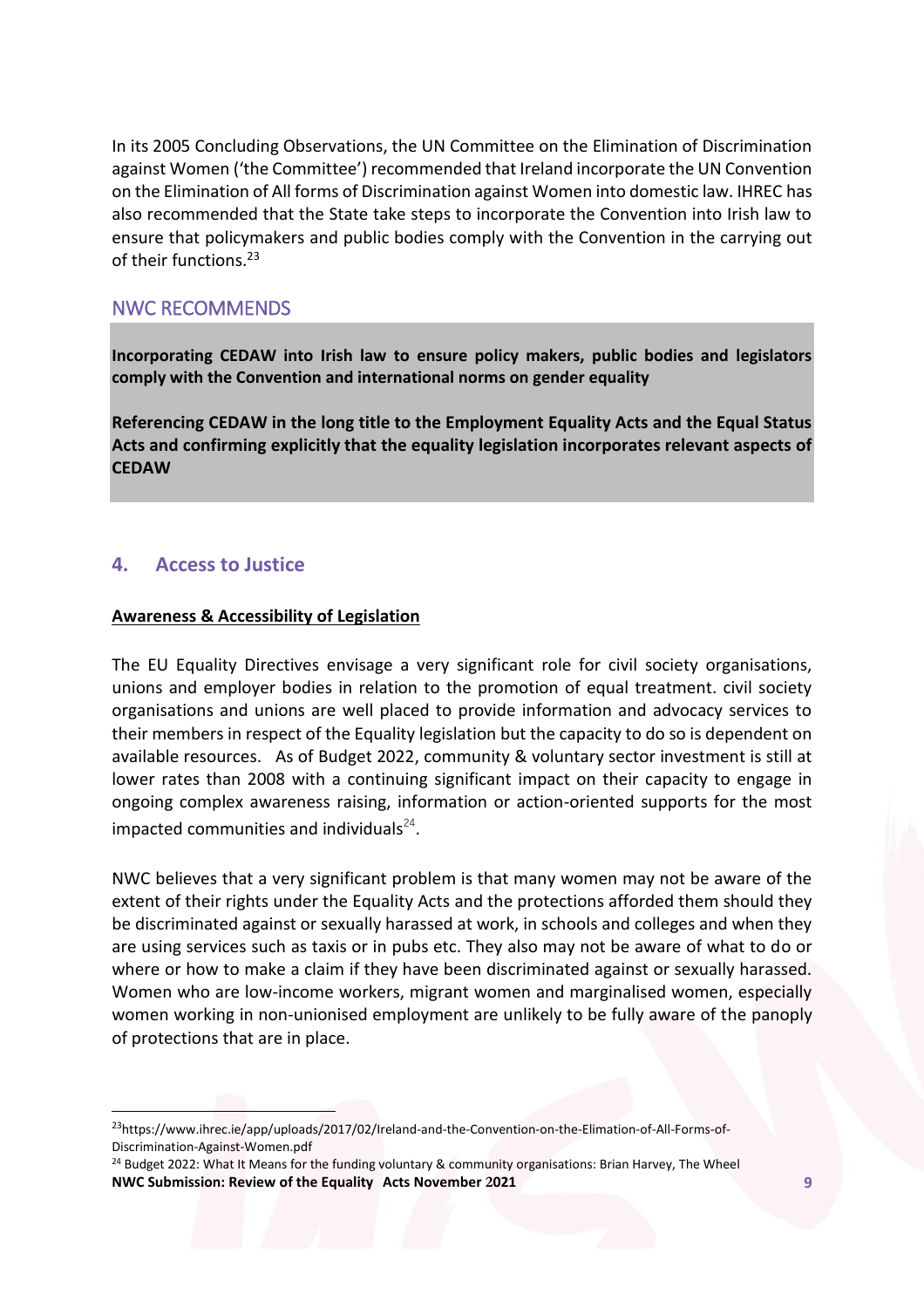Particularities of the mechanisms of the legislation are also relatively unknown to members of the general public. The Equality Tribunal was the specialised equality body established to hear claims of discrimination. Its disestablishment and amalgamation into the Workplace Relations Commission (WRC) may have led to a lower level of awareness of the equality legislation. Its name does not suggest that it is forum for hearing discrimination claims under the Equal Status Acts. There is a lack of awareness that the WRC is the relevant body for hearing gender discrimination claims under the ESA, that a gender discrimination claim against pubs hotels and restaurants must be brought to the District Court, or that gender discrimination claims under both the EEA and the ESA have the option of bringing proceedings before the Circuit Court where there is no limit on the compensation that may be paid.

In addition, complex legal language, multiple exemptions and incomplete transposed EU Directives has made it unlikely that a person who has suffered more than 'simple' discrimination can access justice without legal representation, particularly if they are not in unionsed workplace. This runs contrary to the purpose of the WRC to avoid undue legalisation.

The Acts are difficult and unnecessarily complex. The definitions of discrimination, as well as several other key concepts, are defined in multiple ways across the Acts. The EEAs are particularly inaccessible with the divisions between gender and non-gender grounds, and the consequent disparate provisions including the different definitions of indirect discrimination and different provisions concerning equal pay. The language used, particularly the use of the letters A and B, C and D and the different locations for the exemptions, make it particularly inaccessible.

Whilst there are several statutory bodies that have roles in relation to the provision of information, advocacy and legal advice and representation, including the Irish Human Rights and Equality Commission (IHREC), the Legal Aid Board, The Citizens Information Board and the National Advocacy Services for People with Disabilities, NWC members and women who have contacted the organisation for advice frequently comment on a lack of knowledge as to where to go for support and advice on equality related issues.

## **Victimisation**

 $\overline{a}$ 

The prohibition on victimisation is often said to be the cornerstone of the legislation,

"[T]he victimisation of a person for having on good faith taken a claim under the Equality legislation is very serious as it could have the impact of undermining the effectiveness of the legislation and is completely unacceptable"<sup>25</sup>

Both Acts contain "victimisation" provisions – which provide protection for people who have made discrimination claims from retaliation from the respondent to their claim (e.g. the employer or provider of goods and services). However, the ESA and EEA contain completely different definitions of "victimisation". In the ESA, victimisation is defined as a "ground". This

<sup>&</sup>lt;sup>25</sup> Dublin City Council V McCarthy [2001] ELR 255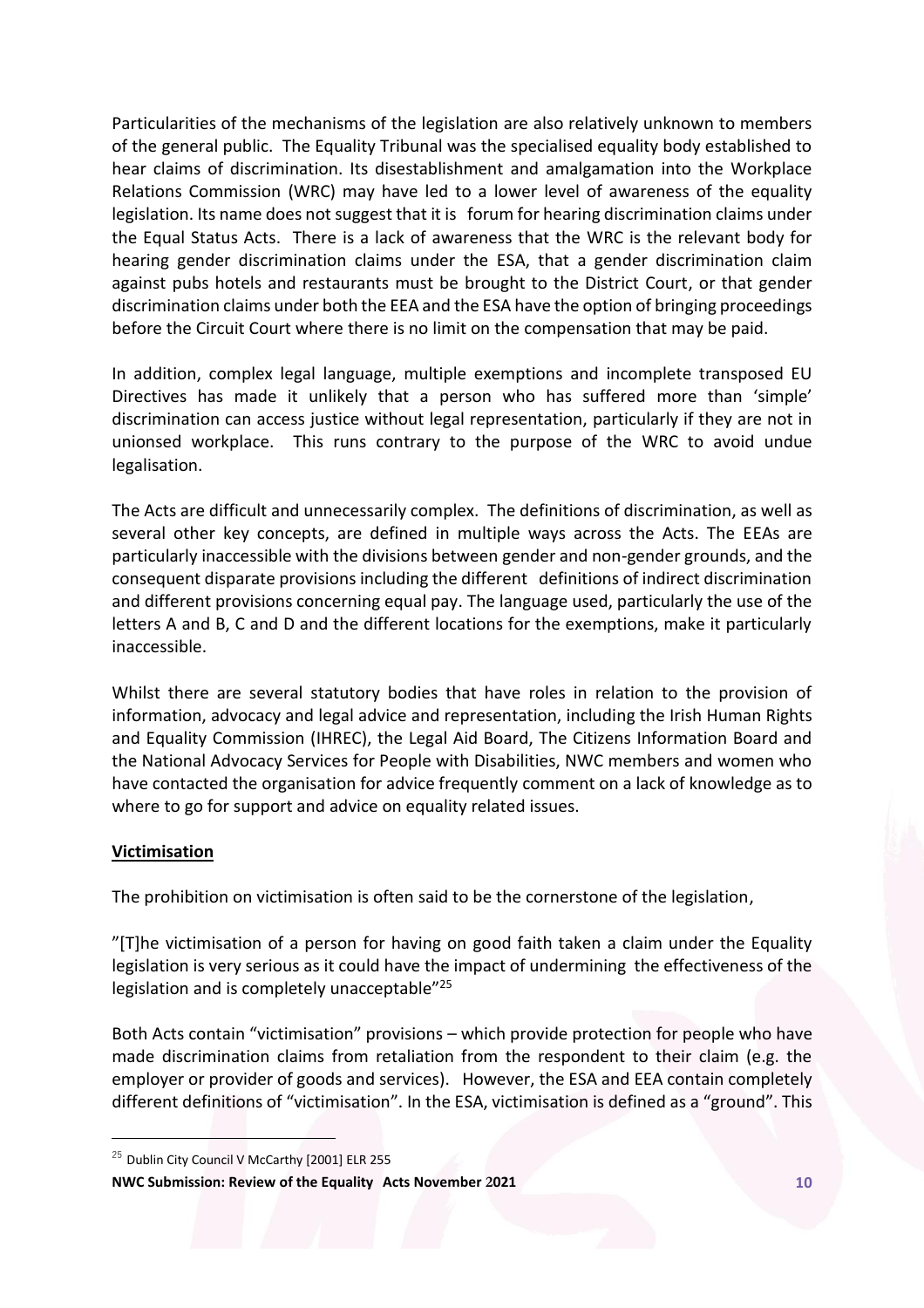is confusing (and potentially contrary to EU law). The definition of victimisation in the EEA Acts is hard to find and is contained in a subsection of a section that deals with other matters

## NWC RECOMMENDS

**Reviewing the structure of the Acts, simplifying, clarifying and rationalising equality legislation so that it is more coherent and accessible with single clear definitions of key concepts which apply across all grounds and both Acts.**

**Empowering and resourcing IHREC, the Legal Aid Board, the Citizens Information Board and the National Advocacy Service for disabled people to provide comprehensive, largescale broad-based, targeted and outreach education information and public awareness campaigns, including on the role of the WRC**

**Empowering and resourcing civil society organisations to enable them to have the necessary capacity and expertise to provide information and advocacy in relation to antidiscrimination rights legislation**

**Defining victimisation clearly and consistently in both Acts and in a way that complies with the requirements of the EU Anti- Discrimination provisions** 

## **Access to Justice and Legal Aid**

 $\overline{a}$ 

Access to justice is a fundamental human right and is recognised as such under a range of regional and international instruments. Access to justice is a gateway to the exercise other rights such as those contained in the equality legislation. While it has no single precise definition, access to justice includes knowledge of and access to the legal system as well as whatever legal services are necessary to achieve a just outcome. It is reflected in the constitutional right of access to the Courts, which can be considered to include an entitlement that the right be effective, not just as a matter of law and form but also in practice.<sup>26</sup> The right to equality before courts and tribunals, including both equal access and equality of arms and to a fair trial are essential elements of the proper administration of justice. Access to justice includes access to legal aid. The Legal Aid Board is precluded from providing legal aid in any discrimination claim under the Equality legislation before the Workplace Relations Commission, irrespective of the complexity of the issue, the lack of financial resources of the claimant, or the lack of capacity of the claimant to represent herself effectively.

The absence of civil legal aid in discrimination claims has been brought into sharp focus by the Supreme Court judgement in Zalewski<sup>27</sup> which found that the standard of justice

<sup>&</sup>lt;sup>26</sup> Persona Digital Telephony Limited & Sigma Wireless Networks Limited and The Minister for Public Enterprise, Ireland and the Attorney General, [2017] IESC 27, judgment of Justice Clarke, para 2.9. 27 [2021] IESC 24

**NWC Submission: Review of the Equality Acts November 2021 11**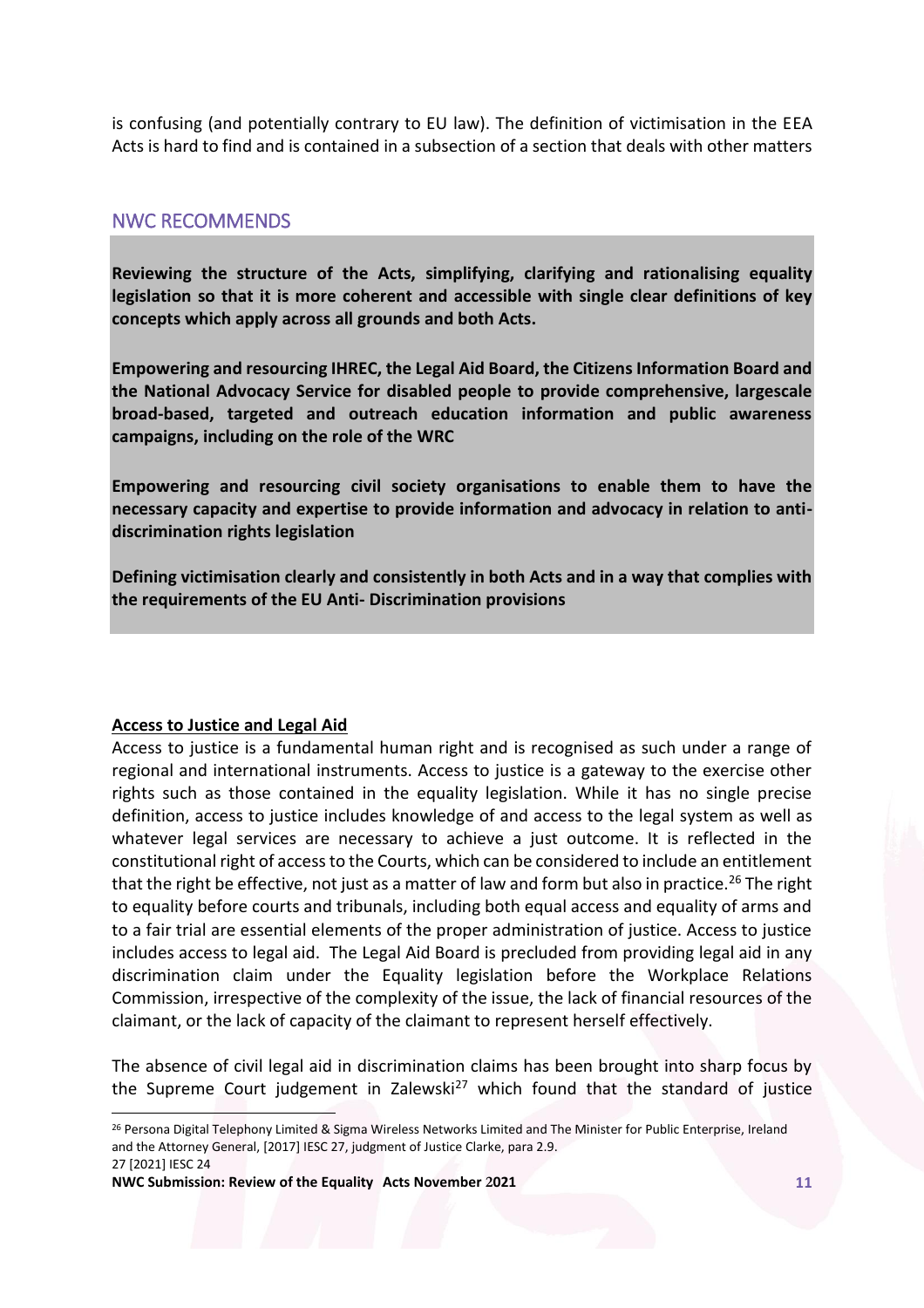administered in bodies such as the WRC cannot be lower or less demanding than the justice administered by the Courts and must comply with fundamental human rights principles such as fairness. Parties now before WRC hearing have to swear an oath and be subject to cross examination.

However, there is a concern that the provision of legal aid in discrimination claims may lead to a more adversarial and complex process before the WRC and this must be balanced against the increasing complexity of provisions and concepts in equality legislation.

Civil society organisations and trade unions are in a unique position to provide information advocacy and support services to their member wishing to bring discrimination claims. They are well placed to raise awareness about the meaning of discrimination and remedies, to build capacity for advocacy, provide assistance in reporting discrimination, initiating proceedings and accessing appropriate legal support. <sup>28</sup>

#### **Dedicated Legal Services**

The European Commission has stated that "real change often requires a critical mass of cases".<sup>29</sup> The Commission's guidelines for Equality Bodies suggest that promoting the achievement of a critical mass of casework under each protected ground should be amongst such body's aims. It is noted that FLAC has called for the introduction of dedicated legal services for those who are protected by the Equality Acts. While these services cannot be viewed as an alternative to a comprehensive system of civil legal aid, they seek to address unmet legal need to the greatest extent as their resources allow, as well as bringing strategic litigation which has the potential to benefit communities as a whole.

## NWC RECOMMENDS

 $\overline{a}$ 

**Promoting & resourcing the capacity of civil society and trade unions to provide independent advocacy, legal assistance and support services to people experiencing discrimination, including the provision of targeted legal services.** 

**Undertaking a separate review on how to best balance the provision of legal resources & supports in discrimination & equality claims without adding cost barriers for individuals or unduly increasing adversarial and complex process before the WRC** 

<sup>28</sup> European Union Agency for Fundamental Rights, [Access to justice in cases of discrimination in the EU: Steps to further](https://fra.europa.eu/en/publication/2012/access-justice-cases-discrimination-eu-steps-further-equality)  [equality](https://fra.europa.eu/en/publication/2012/access-justice-cases-discrimination-eu-steps-further-equality) (2012), p. 49; Committee on the Rights of Persons with Disabilities[, General comment No. 6 on equality and non](https://tbinternet.ohchr.org/_layouts/15/treatybodyexternal/Download.aspx?symbolno=CRPD/C/GC/6&Lang=en)[discrimination](https://tbinternet.ohchr.org/_layouts/15/treatybodyexternal/Download.aspx?symbolno=CRPD/C/GC/6&Lang=en) (2018) UN Doc. CRPD/C/GC/6, para 31; and United Nations Special Procedures[, International Principles and](https://www.un.org/development/desa/disabilities/wp-content/uploads/sites/15/2020/10/Access-to-Justice-EN.pdf)  [Guidelines on Access to Justice for Persons with Disabilities](https://www.un.org/development/desa/disabilities/wp-content/uploads/sites/15/2020/10/Access-to-Justice-EN.pdf) (2020), p. 21.

<sup>29</sup> European Commission DG-JUST (2015) Know Your Rights: Protection from Discrimination. Available at: <https://op.europa.eu/en/publication-detail/-/publication/5a511c88-b218-47b5-9f3e-4709d650e28b>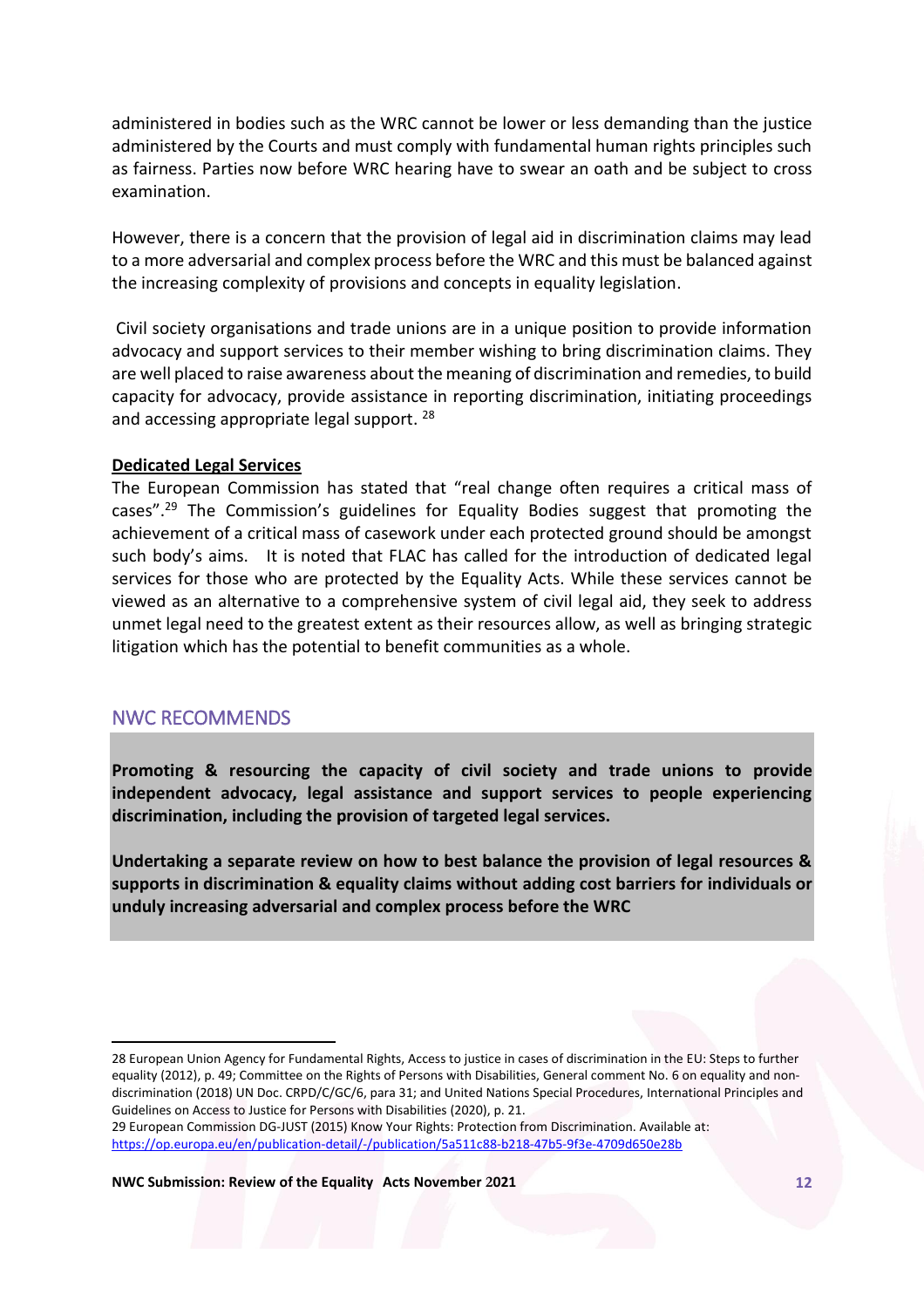## **Other Barriers to Access to Justice**

#### **Burden of Proof-Equal Pay**

Section 29 of the Employment Equality Acts creates an entitlement to Equal Pay, however Ireland has a gender pay gap of 14%.<sup>30</sup> The issues around access to information and satisfying the Burden of Proof make claims for equal pay very difficult. The Employment Equality Acts do not allow a person making an Equal Pay claim to use a "hypothetical comparator", instead they must identify another specific person doing like work for greater pay. This is extremely difficult in many cases and impossible in some.

#### **NWC RECOMMENDS**

**Amending the Equal Pay provisions of the Employment Equality Acts to allow for a "hypothetical comparator" in Equal Pay cases and strengthening rights to pay information from employers (across all grounds).** 

**Amending the EEA to include a clear definition of work of "equal value"**

**Approving IHREC's code of practice on equal pay** 

## **Representative and class actions**

Only individual persons can act as claimants under the equality legislation so bodies such as NWC or unions cannot bring claims on behalf of their members.<sup>31</sup>

Representative actions would have a particular importance where the issue would be too large for one individual claimants to have to deal with or where the remedy for an individual complaint would not constitute a sufficient remedy for example in case of systemic discrimination.

The EU's Fundamental Rights Agency (FRA) has stated that one of the ways by which the existing frameworks to combat discrimination on the grounds of race and ethnic origin could be strengthened is to widen access to complaints mechanisms" by allowing NGOs to take discrimination cases on behalf of those they represent. $32$ 

# NWC RECOMMENDS

 $\overline{a}$ 

**Amending Equality legislation to allow for class actions and representative actions** 

<sup>30</sup> European Parliament, Gender Pay Gap in Europe: Facts and Figures 3 March 2020

 $31$  In Gloria (Ireland's Lesbian and Gay Choirl V Cork International Choral festival Ltd ,DEC-S2008-078,the Equality Tribunal found that Gloria as an unincorporated association of persons , dd not have locus standi.

<sup>32</sup> European Union Fundamental Rights Agency (2012). *The Racial Equality Directive:* 

*Application and Challenges*. Available at: [https://fra.europa.eu/en/publication/2012/racial-equality-directive-application](https://fra.europa.eu/en/publication/2012/racial-equality-directive-application-and-challenges)[and-challenges](https://fra.europa.eu/en/publication/2012/racial-equality-directive-application-and-challenges)

**NWC Submission: Review of the Equality Acts November 2021 13**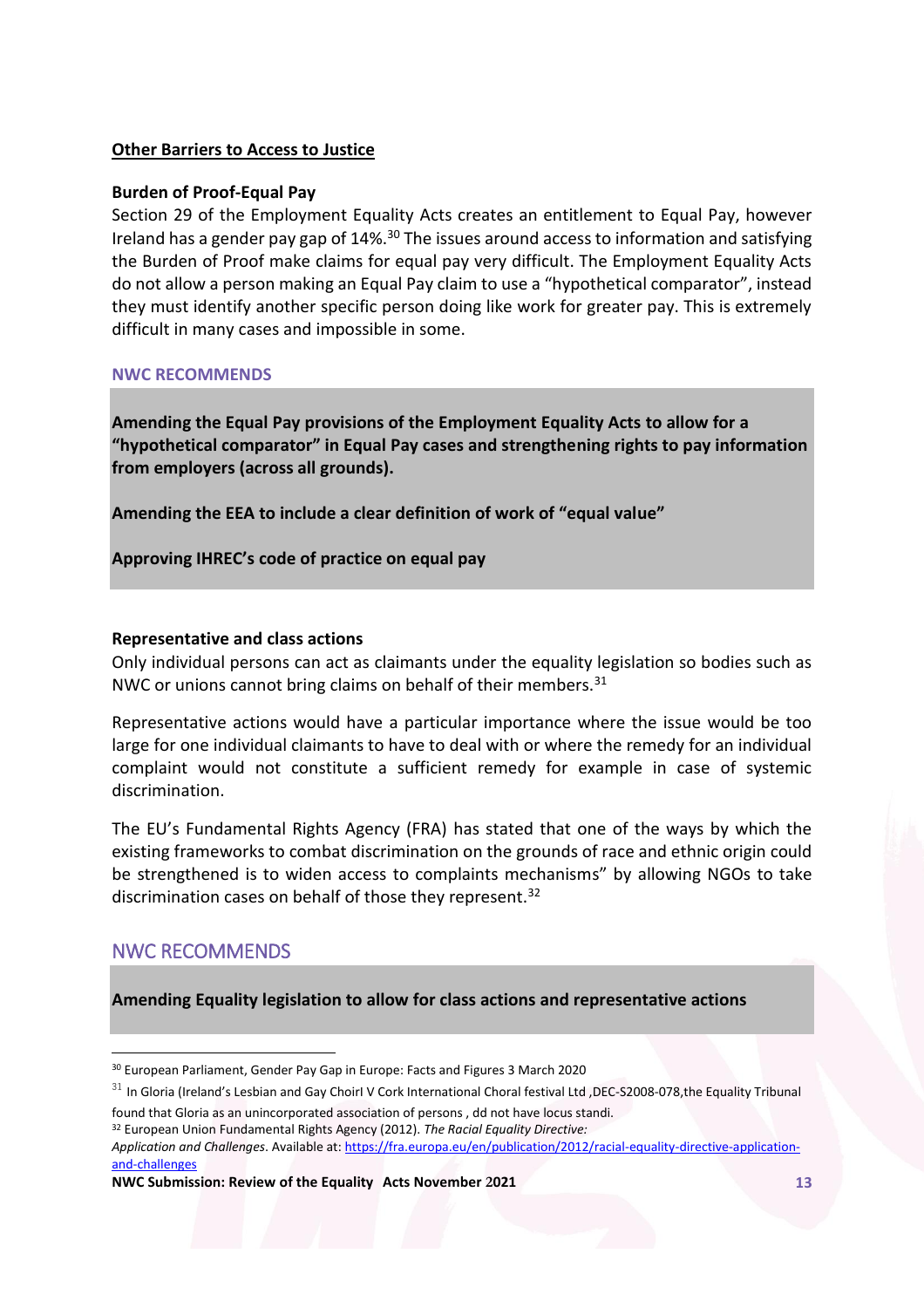### **Interim orders/Injunctions**

There is no mechanism for interim orders to be made pending the hearing of the claim. The WRC is not empowered to make preventative orders and a claimant has to wait until the claims has been heard and a decision made before getting any orders. Such interim/interlocutory orders may be particularly helpful in cases where there is a risk of ongoing harassment or discrimination, or in some cases where compensation may not be an effective remedy; for example, if a Traveller child was refused admission to a secondary school, or a disabled child was refused access to the July provision additional schooling and where compensation alone will not suffice as a remedy, but the damage may be irreparable after the case is heard and decided.

## NWC RECOMMENDS

**Allowing claimants to seek interim/interlocutory orders pending the hearing of their claims in appropriate circumstances**

## **Two month written notification**

The Equal Status Acts require potential claimants, within two months of the most recent occurrence of the act of discrimination, to send a written notification to the potential respondent, setting out the nature of their complaint and their intention to bring a complaint to the WRC if not satisfied with the Respondent's response. <sup>33</sup> The notification requirement is unique to complaints under the Equal Status Acts. There is no equivalent in the Employment Equality legislation or other employment legislation. Further there is no equivalent in discrimination complaint mechanisms across Europe.

An analysis undertaken by FLAC of all published WRC decisions on Equal Status complaints between 2015 and 2019, shows that the number of complaints which were unsuccessful on the basis of a failure to comply with the notification requirement is increasing year on year. It creates in effect a two-month time limit for bring an Equal Status Claim and constitutes a significant unnecessary barrier for bring a complaint of discrimination under the ESA. It is likely to be in breach of EU requirements for effective and equivalent remedies.

# NWC RECOMMENDS

 $\overline{a}$ 

**Removing or making optional the written notification requirement in the Equal Status Act** 

#### **Time limits for bringing claims**

The Equality Acts set a six-month time limit for making discrimination complaints. This time limit is restrictive and may present particular problems when an employee is pregnant or on

<sup>33</sup> Section 21(2) of the Equal Status Acts 2000-2015

**NWC Submission: Review of the Equality Acts November 2021 14**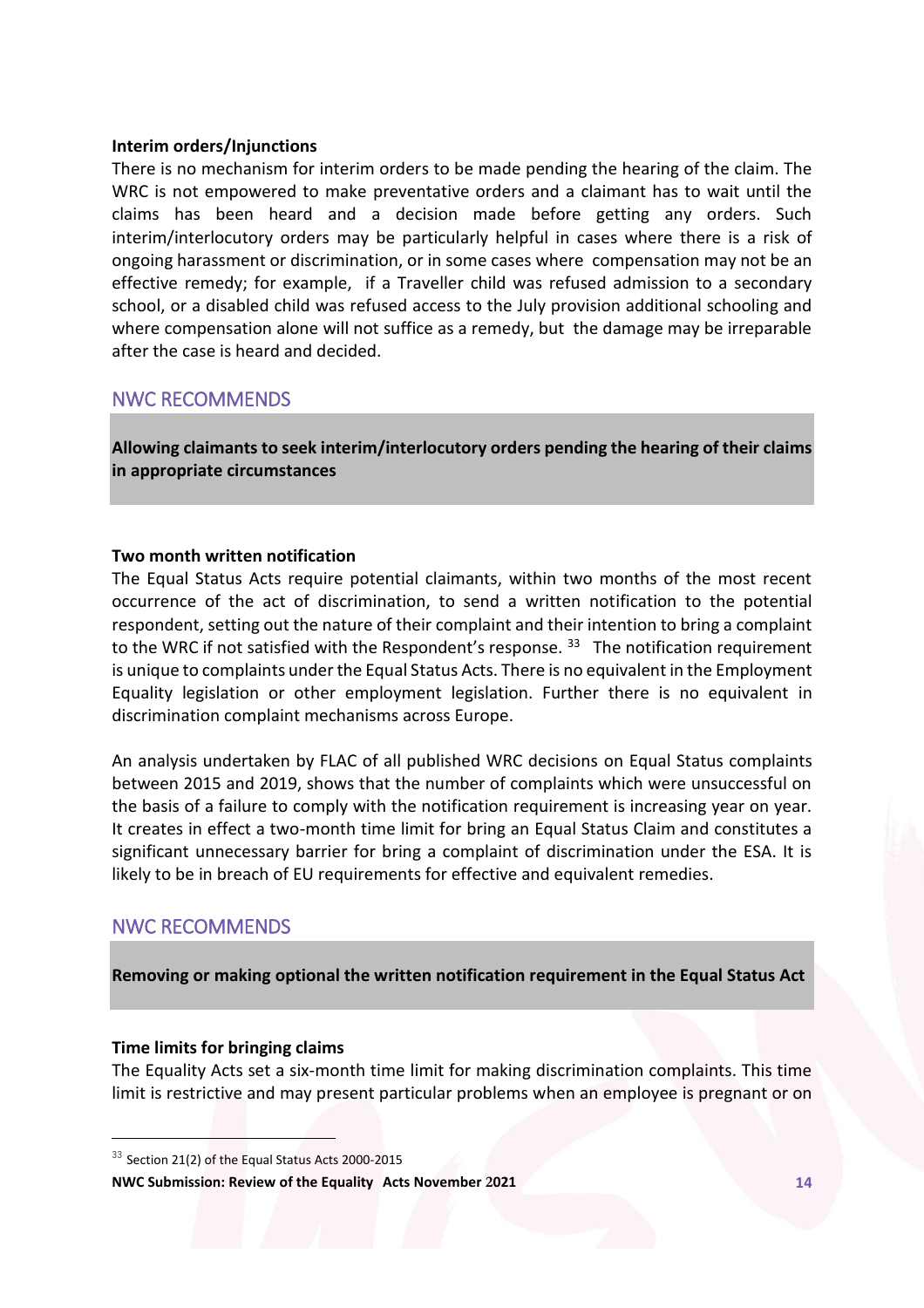maternity leave. The six-month time limit makes no allowances for attempts to resolve issues through internal procedures or invoking grievance procedures. It is not of benefit to either the employer or employee for a complaint to be initiated whilst a grievance/internal procedure is ongoing, but a claimant may have no choice due to the time limits.

The Labour Court has decided that the same strict time limit applies even where an employee is delayed in making their complaint because they are using an internal grievance procedure.<sup>34</sup> The time limits may be extended up to 12 months where there is reasonable cause.

## NWC RECOMMENDS

**Removing time limits for discrimination complaints where an employee is pregnant or on maternity leave or where a grievance/internal procedure in relation to the discrimination is ongoing.** 

## **Jurisdiction issues -Discrimination claims against Licensed Premises + District court -Gender Discrimination + Circuit Court**

A person who considers that they have been discriminated against on or at the point of entry to a licensed premise for example if they have been refused service in a pub because they are breastfeeding, or refused entry because they are in a wheelchair, must bring proceedings to the District Court (rather than the WRC).

It has been have repeatedly highlighted that the transfer of jurisdiction from the then Equality Tribunal to the District Court in 2003 imposed a fundamentally more onerous process for claimants. The District Court is a more formal setting than the WRC, and it is a wholly adversarial setting. It applies strict and technical rules of evidence. There is a significant risk that the losing party will be ordered to pay costs, even for claims that only fail on the basis of a technicality. The WRC, by comparison, has an investigative function and is a less formal setting and there is no risk of a costs order. Walsh has noted that the consequence of this change has been a significant drop in complaints in that area.<sup>35</sup>

For some groups that come within the discriminatory grounds under the Equality Acts, the District Court may have negative connotations as the Court also deals with matters such as evictions and criminal proceedings. IHREC have noted that, for Roma and Travellers, the transfer of jurisdiction for some discrimination complaints to the District Court has acted as "a barrier to justice". In 2019, the UN Committee on the Elimination of Racial Discrimination

 $\overline{a}$ 

<sup>34</sup> Dr Judy Walsh (2020), *Country Report: Non-Discrimination, Ireland 2020*. European Commission Directorate-General for Justice and Consumers. Available at[: https://www.equalitylaw.eu/country/ireland](https://www.equalitylaw.eu/country/ireland)

<sup>&</sup>lt;sup>35</sup>Judy Walsh, *Equal Status Acts 2000-2011: Discrimination in the Provision of Goods and Services (Lonsdale Law Publishing,* 2013) at page 11.

**NWC Submission: Review of the Equality Acts November 2021 15**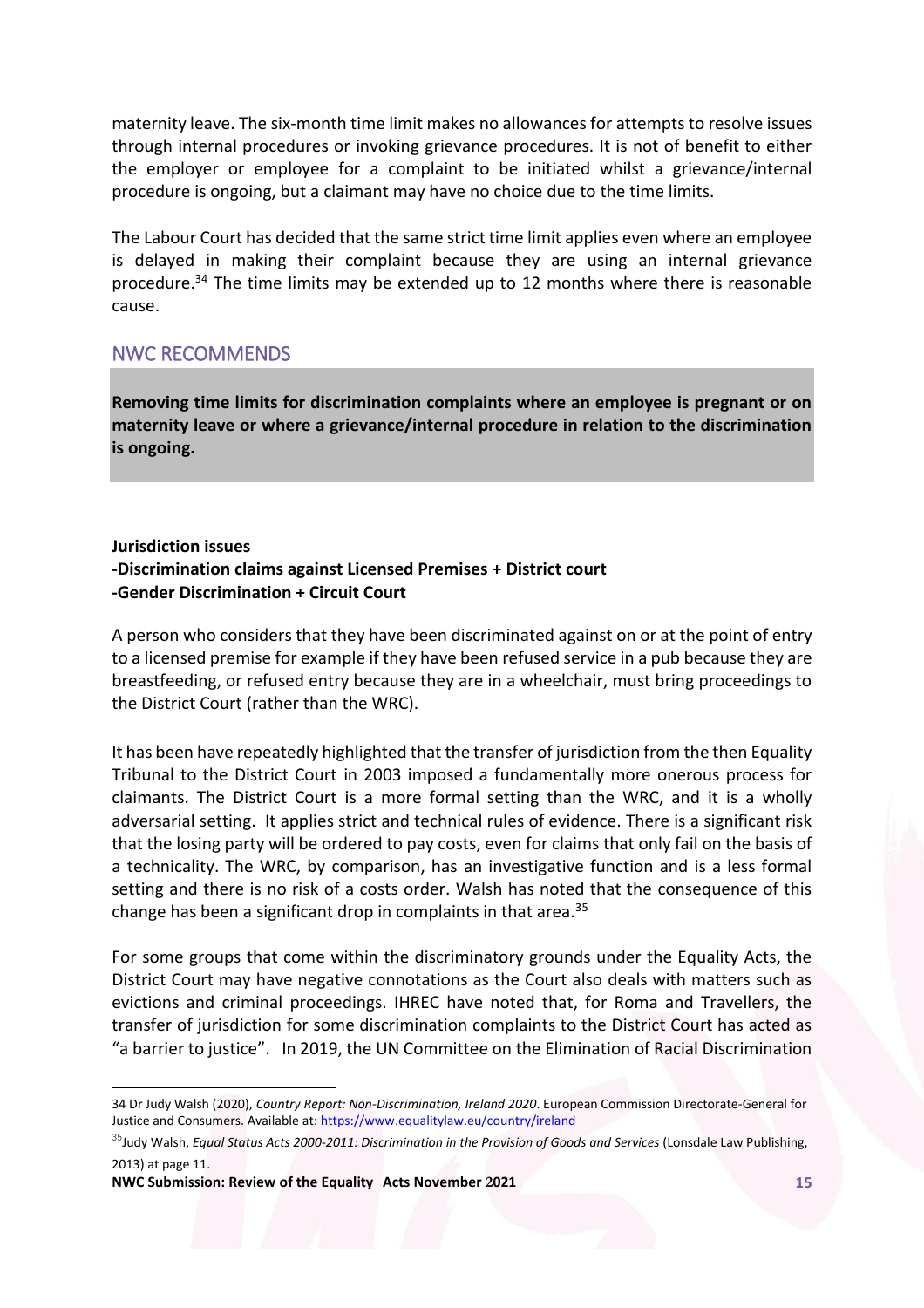expressed its concern at the disproportionate impact of the transfer of jurisdiction to the District Court for certain discrimination complaints on Travellers and Roma. In 2019, UNCERD recommended that complaints in relation to discrimination that occurs on or at the point of entry to licensed premises should be heard by the WRC.

## **Circuit Court**

Gender discrimination claims under the Equality legislation, have the option of being initiated in the WRC or can be initiated in the Circuit Court where there is no level on the extent of compensation that can be ordered by the Circuit Court. There are other barriers in that a claimant in the circuit court will face the risk of costs and it is a more formal adversarial setting with formal rules of evidence etc.**<sup>36</sup>** However, it is not clear why the WRC cannot be given an unlimited jurisdiction in relation to compensation for discrimination claims. The WRC currently has jurisdiction under Whistle-blower legislation to order compensation of up to 5 years pay.<sup>37</sup>

## **Ceilings on compensation**

There is a strong requirement derived from the EU Equality Directives that remedies for breaches of anti-discrimination law must be effective proportionate and dissuasive. There are a number of ceilings on compensation in the Equality legislation which may breach this requirement

If you are discriminated against at interview for example because you are pregnant or have small children, the maximum compensation that can be paid is €13,000 in an access to employment case, even though egregious discrimination may occur at the point of hiring someone. The maximum compensation that can be paid in a claim under the Equal Status Claim is €15,000, no matter how serious the breach of the ESA. Adjudication officers have complained that they are constrained by the maximum that can be ordered<sup>38</sup>and that it does not reflect the seriousness of the discrimination. If you bring a complaint under the EEA to the WRC, the maximum compensation that you can obtain is two years' salary or  $\epsilon$ 40,000<sup>39</sup>. However, if you bring a gender discrimination claims to the Circuit court there is no maximum ceiling on the level of compensation that can be paid.

There is an obvious deterrent effect if there is no limit to the compensation that may be awarded. There is no reason why the WRC cannot be given jurisdiction to award compensation without limits. Under the Protected Disclosures Act 2014 the WRC can already award compensation of up to 5 years.

# NWC RECOMMENDS

**Repealing section 19 of the Intoxicating Liquor Act 2003 and that all discrimination claims be heard in the WRC**

**Removing all of the compensation limits on the EEA and ESA**

 $\overline{a}$ 

<sup>36</sup> Section 82(3) of the Employment Equality Acts 1998-2015

<sup>&</sup>lt;sup>37</sup> The Protected Disclosures Act 2014

<sup>38</sup> Tenant C V A landlord ADJ-00004705

<sup>39</sup> Section 82(4) and (5) EEA

**NWC Submission: Review of the Equality Acts November 2021 16**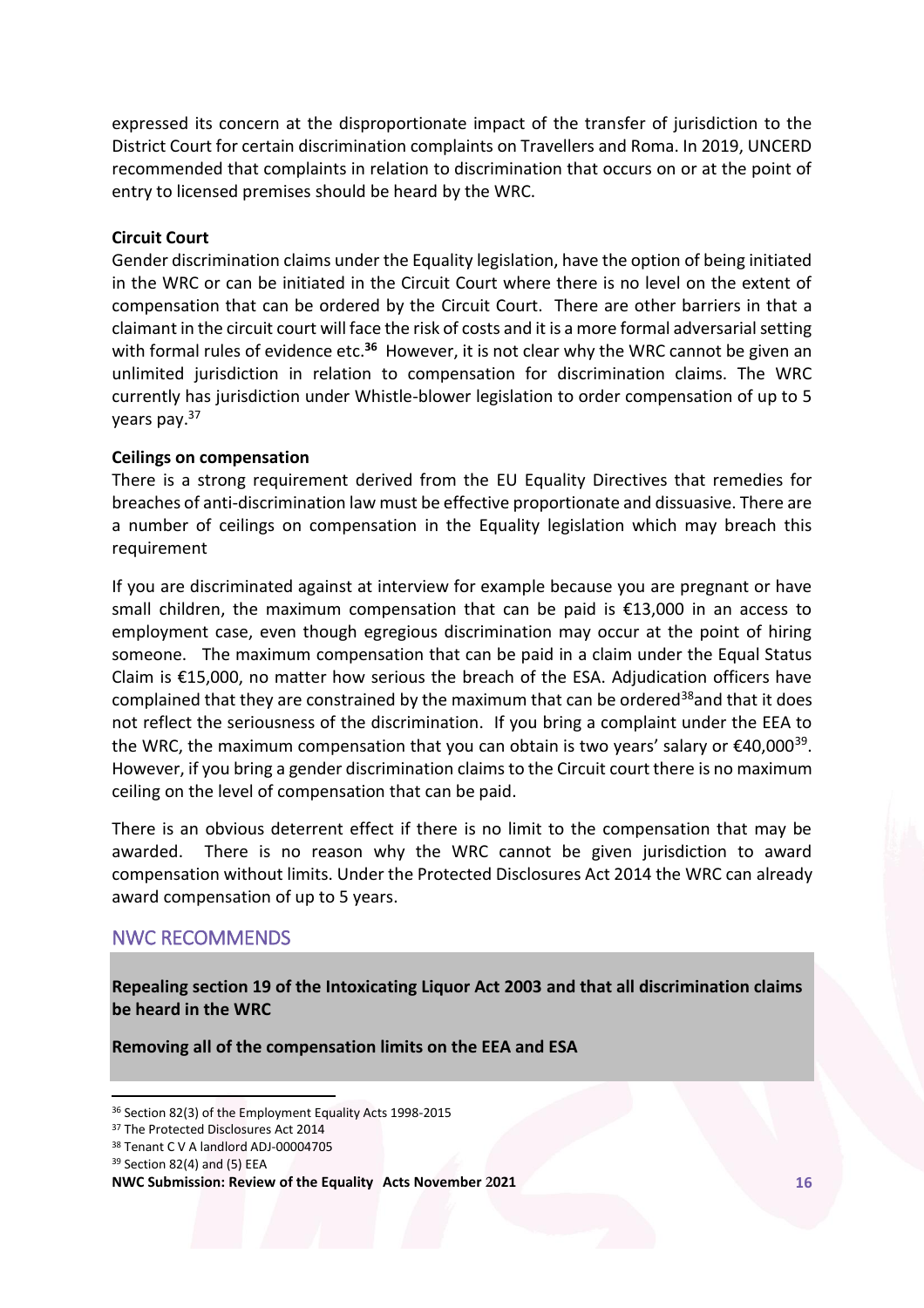## <span id="page-17-0"></span>5. **Sexual Harassment**

ICTU has reported that 81% of employees who experience sexual harassment in the workplace do not inform their employer.<sup>40</sup> This broadens when harassment is covered including "in employer provided accommodation". Ireland has yet to ratify the International Labour Organisation Violence and Harassment Convention 2019 (C190). C190 and the accompanying recommendation 206 set out clear steps that governments, employers and social partners can take to protect workers and mitigate the impacts of violence, domestic violence and harassment, including when home is the place of work and the incidence of online harassment is increasing. Article 11 of C190 provides that Member States shall implement guidance, training and awareness raising in relation to harassment at work.

## **Non-disclosure agreements**

NWC is particularly concerned the use of confidentiality clauses in agreements to settle discrimination claims under the equality legislation. There is a growing awareness that NDAs have been used as a tool to suppress knowledge of sexual harassment in the work place. The use of such agreements does not constitute an effective deterrent remedy and leaves the respondent free to engage in the alleged discriminatory behaviour again with a different employee or service user.

Some non- disclosure agreements require the claimant to keep confidential not just the terms of the agreement but also the fact of the agreement. There is usually a significant power imbalance between the parties and the issue at stake may be of great importance to the applicant and a concern that such are agreements are imposed on claimants rather than having entered into them freely. Strict confidentiality clauses prevent legitimate discussion of action or inaction by Respondents and also make it more difficult for other victims to obtain supporting evidence for similar complaints and inhibit access to an effective deterrent remedy

# NWC RECOMMENDS

 $\overline{a}$ 

**Ratifying ILO Convention 190 and implementing its recommendations urgently**

**Implementing the provisions of the Employment Equality (Amendment) (Non-Disclosure Agreements) Bill 2021 extending to claims under the ESA** 

**Amending the Safety Health and Welfare at Work Act and the Protected Disclosures Act to insert provisions concerning harassment and sexual harassment**

**Obligating the WRC to publish the number of complaints of sexual harassment and the outcomes in its annual report**

**IHREC conducting an inquiry into the scale and size of sexual harassment in workplaces**

**NWC Submission: Review of the Equality Acts November 2021 17** 40 ICTU Sexual Harassment in the Workplace, 17<sup>th</sup> February 2020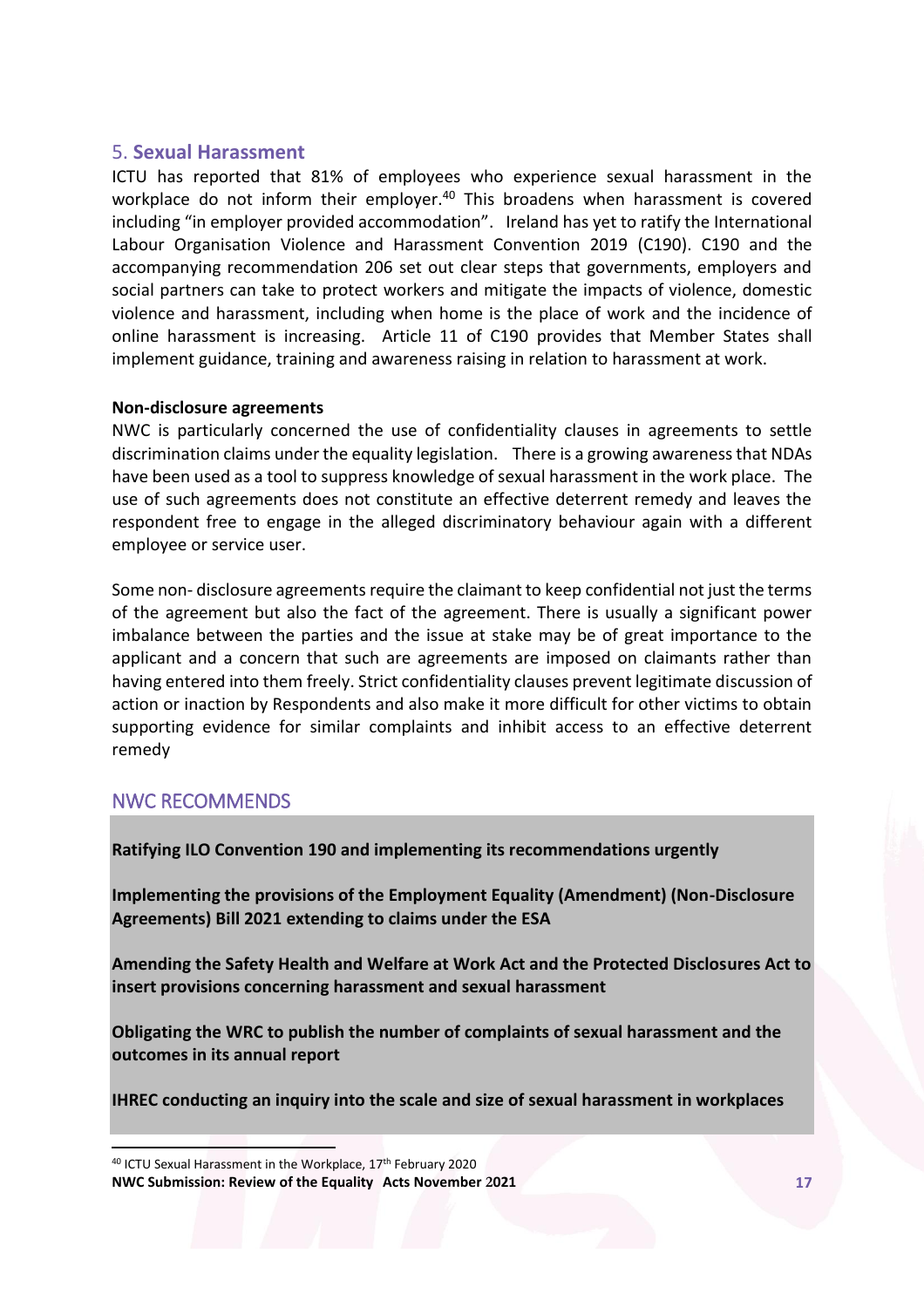**Approving IHREC's revised Code of Practice on Sexual Harassment and Harassment at Work** 

## <span id="page-18-0"></span>**6. Reasonable Accommodation**

The Equal Status Acts impose a very minimal obligation on service providers, schools and education establishments and provider of accommodation to provide reasonable accommodation for people with disabilities. The obligation to provide Reasonable Accommodation is only imposed on those providing goods or services where, without the accommodation, it would be impossible or unduly difficult for a person with disabilities to avail of the goods and services. The minimal obligation is removed when the provision of the accommodation would cost more than a nominal cost**.**

The Reasonable Accommodation provisions of the Equal Status Acts must be amended in line with the UN Convention on the Rights of Persons with Disabilities. The UNCRPD contains much more robust provisions than are currently provided for in Irish law and it does not allow for a lesser obligation on providers of goods and services.

IHREC have drafted a Code of Practice in relation to Reasonable Accommodation, but it has not been approved by the Minister yet.

# NWC RECOMMENDS

**Incorporating an obligation to provide reasonable accommodation into the Equal Status Acts**

**- The Equal Status Acts and the Employment Equality Acts should both contain clear, "free-standing" Reasonable Accommodation provisions – which provide that a failure to provide Reasonable Accommodation is unlawful discrimination.**

**- IHREC's code of practice on reasonable accommodation should be approved**

**Removing the "nominal cost" exemption**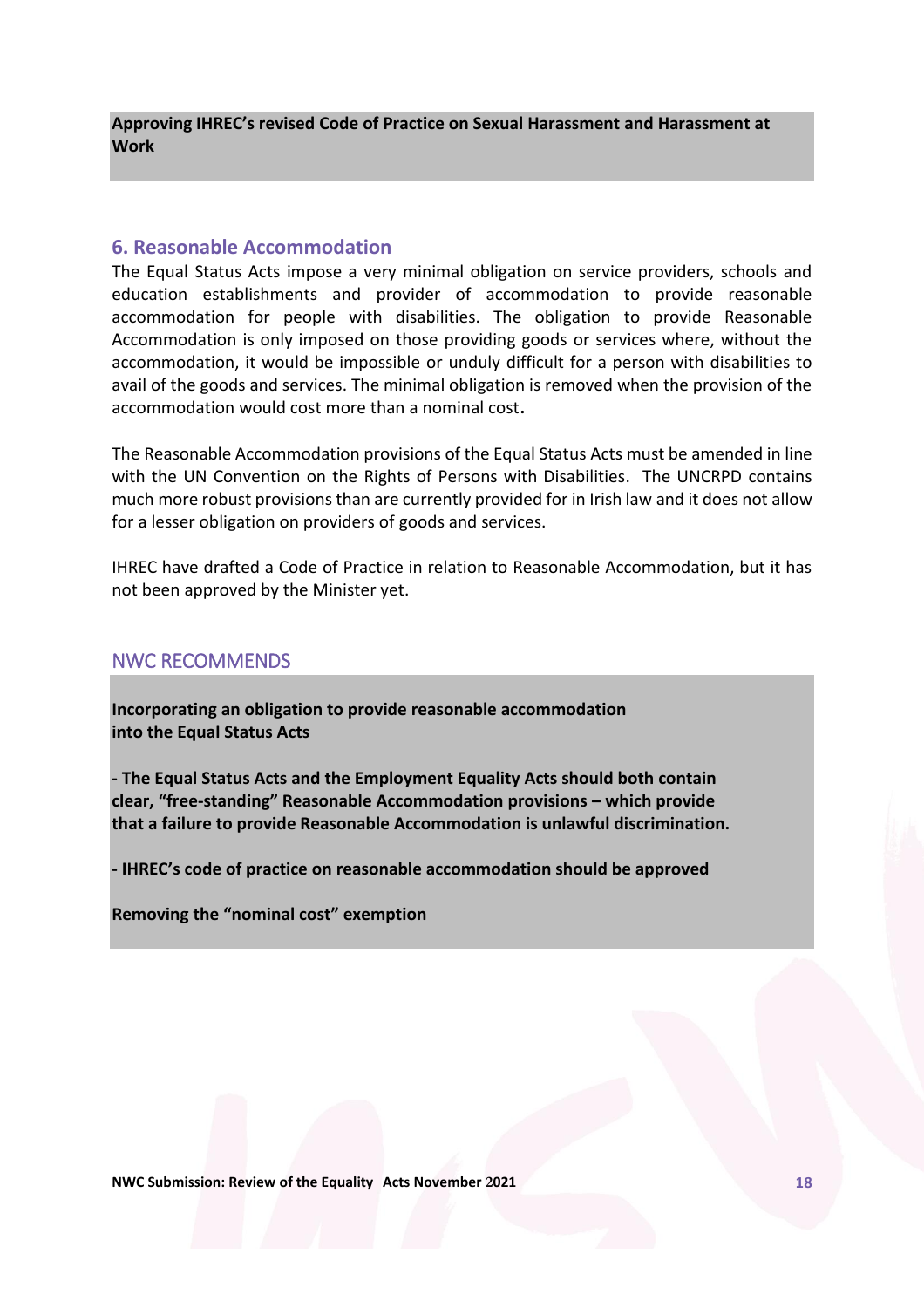# <span id="page-19-0"></span>*7.* **Positive Actions**

The positive action provisions are a key element of the Equality Acts. The Acts allow for positive action to promote equality or to cater for the special needs of persons. Positive Action is "a crucial element of the legislative framework, which should operate to safeguard measures that treat people differently in order to advance equality of opportunity".<sup>41</sup>

Again, there are several positive action provisions in both Acts, with different definitions. The Equal Status Acts contain numerous provisions which have the potential to be positive action measures but which are not clearly defined. The provisions on positive action in relation to employment are ambiguous and do not clearly and explicitly allow positive action in recruitment on all grounds. In some instances, it is not clear who the measures are aimed at, or what they aim to achieve.

# NWC RECOMMENDS

**Allowing Positive Action as a general exception with a single definition for all grounds and all sectors and one coherent aim, namely the achievement of full equality in practice. The provisions need to be clear as to their scope and the various activities that they cover**

# <span id="page-19-1"></span>**8. Scope of the legislation**

#### **Current grounds**

 $\overline{\phantom{a}}$ 

Section 2 of the Equal Status Acts and Section 2 of the Employment Equality Acts set out definitions of six of the nine grounds. There has been some criticism of the grounds, on the basis that they do include certain groups, or that certain groups are not clearly provided for.

## **The Family Status Ground**

The introduction of the family status ground was intended to play a central role in making the workplace and the provision of services more family friendly ensure that services and employment are family friendly. It has not achieved that aim.

The definition of "family status" is defined so as to include some "primary resident" carers. The definition of a carer of a disabled person is restricted. Only a carer who is the primary carer resident with the person with the disability can claim protection under the act and that individual must reside with the person requiring care. This may raise problems for people living in institutional care especially that provided on a part-time basis. There is a need to expand the definition of 'carer' under the family status ground to encompass the full diversity of carers, resident and non-resident carers, and carers providing continuing or intermittent care.

<sup>41</sup> Judy Walsh (2019) *Primacy of National Law over EU Law? The Application of the Irish Equal Status Act*. European Equality Law Review (Issue 2, 2019) at p.44.

**NWC Submission: Review of the Equality Acts November 2021 19**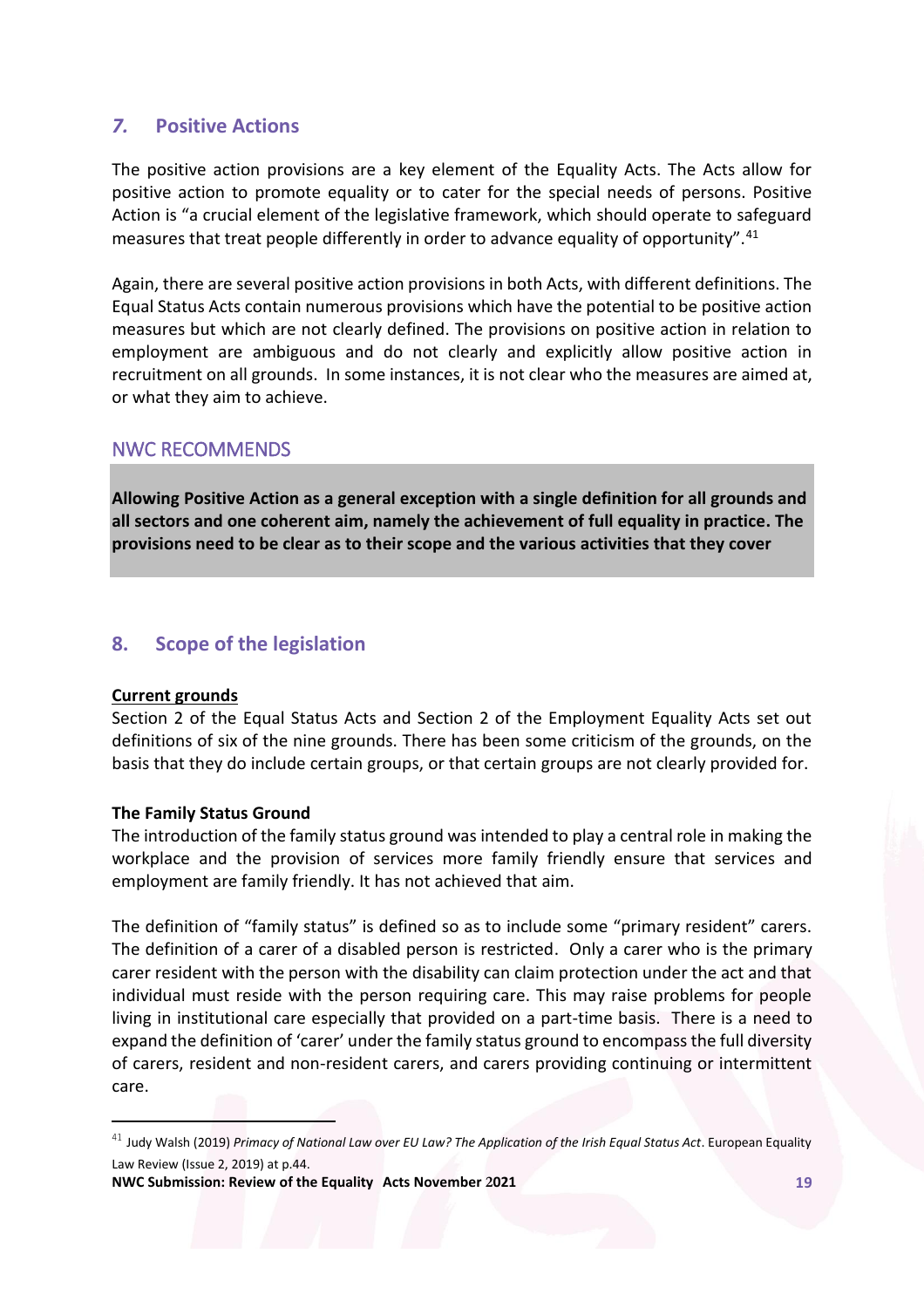## **Age**

There is a significant exemption to the age ground under section 3(3)(a) of the Equal Status Acts, which means that people under 18 cannot take a claim of discrimination on the basis of their age. This exemption is "unduly broad in that it also exempts discrimination *as between* children of different ages. For instance, a health authority could decide that speech therapy will only be afforded to children under 6, introducing an arbitrary cut-off point for access to a vital service. Such a decision cannot be challenged using the ESA because of section  $3(3)(a)$ ".  $42$ 

Members of NWC have also noted that young people under 18 experience high levels of stereotyping and associated discrimination. This is evident particularly when seeking to access services, employment and in their experience of policing.

# NWC RECOMMENDS

**Expanding the definition of 'carer' under the family status ground to encompass the full diversity of carers, including resident and non-resident carers, and carers providing continuing or intermittent care**

**Redefining the age ground without age limits, to include people under eighteen**

### **The Gender Ground**

 $\overline{a}$ 

As highlighted above, NWC believes that gender inequality is so fundamentally structural to Irish society that ending it should be a core, horizontal principle and aspiration of equality legislation, rather than one ground amongst nine or more. Nonetheless, this submission has set out a number of ways in which overall, the gender ground and related implications can be strengthened to ensure women and girls equality is more fully vindicated and protected through equality legislation and its associated processes and structures.

In addition, NWC recognises that the Programme for Government included a commitment to "amend the gender ground in equality legislation to ensure that someone discriminated against on the basis of their gender identity is able to avail of this legislation". NWC welcomes the opportunity to ensure equality legislation can adequately protect and vindicate the rights of women, girls, trans women, intersex and non-binary people.

Current equality legislation prohibiting discrimination on the basis of gender is defined in a binary way in the equality legislation. Article 3 of the Recast Directive (2006/54/EC) on equal opportunities and equal treatment of women and men in employment and occupation, explicitly names that it also applies to discrimination arising from the gender reassignment of

<sup>42</sup> Judy Walsh, Equal Status Acts 2000-2011: Discrimination in the Provision of Goods and Services (Lonsdale Law Publishing, 2013) page 59.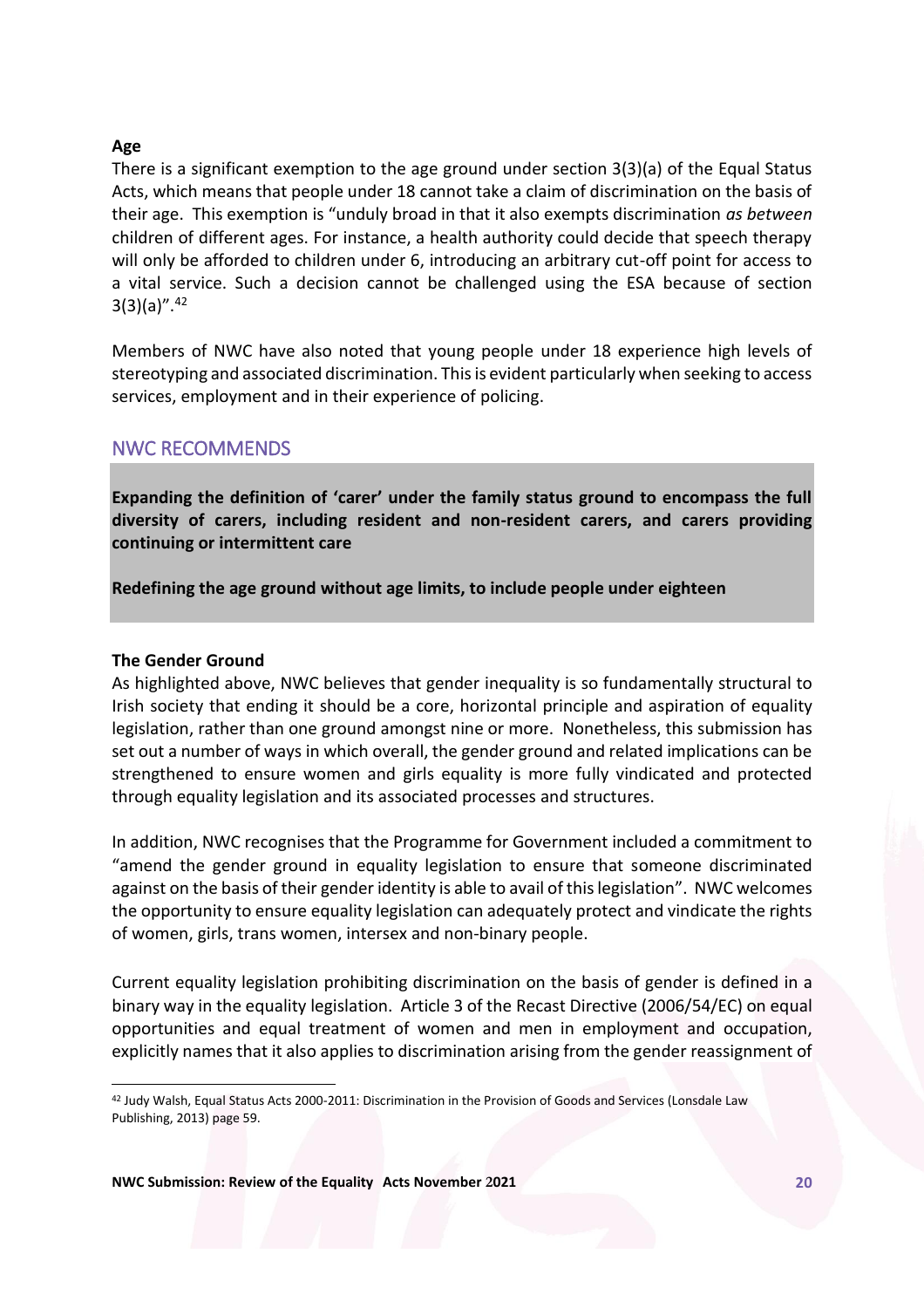a person.<sup>43</sup> Therefore, the prohibition on gender discrimination in the Irish equality acts includes discrimination against transgender people who intend to undertake, are undertaking, or have undertaken a gender confirmation process. However, the legislation does not expressly prohibit discrimination on the basis of gender identity, gender expression, or sex characteristics. As a result, some trans people, as well as those with non-binary and intersex and gender identities, do not come within the scope of the protection afforded by the prohibition of gender discrimination. As such the rights and protections afforded under current equality legislation are fundamentally inadequate. The lack of protection in the legislation for non-binary and intersex people, raises serious concerns. Further, not all trans people wish to, or are in a position to, undergo gender confirmation processes. In this regard, it should be noted that the Irish public healthcare system does not provide several significant gender confirmation procedures.

Notwithstanding our earlier comments on gender equality, the protections and rights afforded to women, girls, intersex, non-binary people and trans women, on 'the gender ground' under equality legislation must be clarified and strengthened. There are differing opinions within the National Women's Council as to how this could be best achieved; the addition of a separate gender identity ground; by expanding the current definition of the gender ground to include gender identity; or some alternative as yet to be determined way. There are differences of approach in EU states and globally that make comparison difficult to achieve. In addition, we must ensure there are no unintended consequences as a result of any reforms to the current ground.

NWC agrees with IHREC that further analysis should be undertaken before any amendments to the ground are made. NWC recommends a detailed and comprehensive stakeholder consultation, led by an expert group is developed by the Dept.

## NWC RECOMMENDS

**Undertaking further analysis before any amendments to the ground are made**

**Establishing a detailed and comprehensive stakeholder consultation, led by an expert group with focused research and analysis of the effectiveness of different approaches in collaboration with those communities most impacted** 

#### **New grounds**

 $\overline{a}$ 

The Equality Acts prohibit discrimination on the nine grounds of gender, marital status, family status, age disability, sexual orientation, race, religion, and membership of the Traveller community. The Equal Status Acts were amended in 2016 to prohibit discrimination against people who are in receipt of certain housing assistance payments in the provision of

<sup>43</sup> Article 3 of the preamble to DIRECTIVE 2006/54/EC OF THE EUROPEAN PARLIAMENT AND OF THE COUNCIL of 5 July 2006 on the implementation of the principle of equal opportunities and equal treatment of men and women in matters of employment and occupation (recast)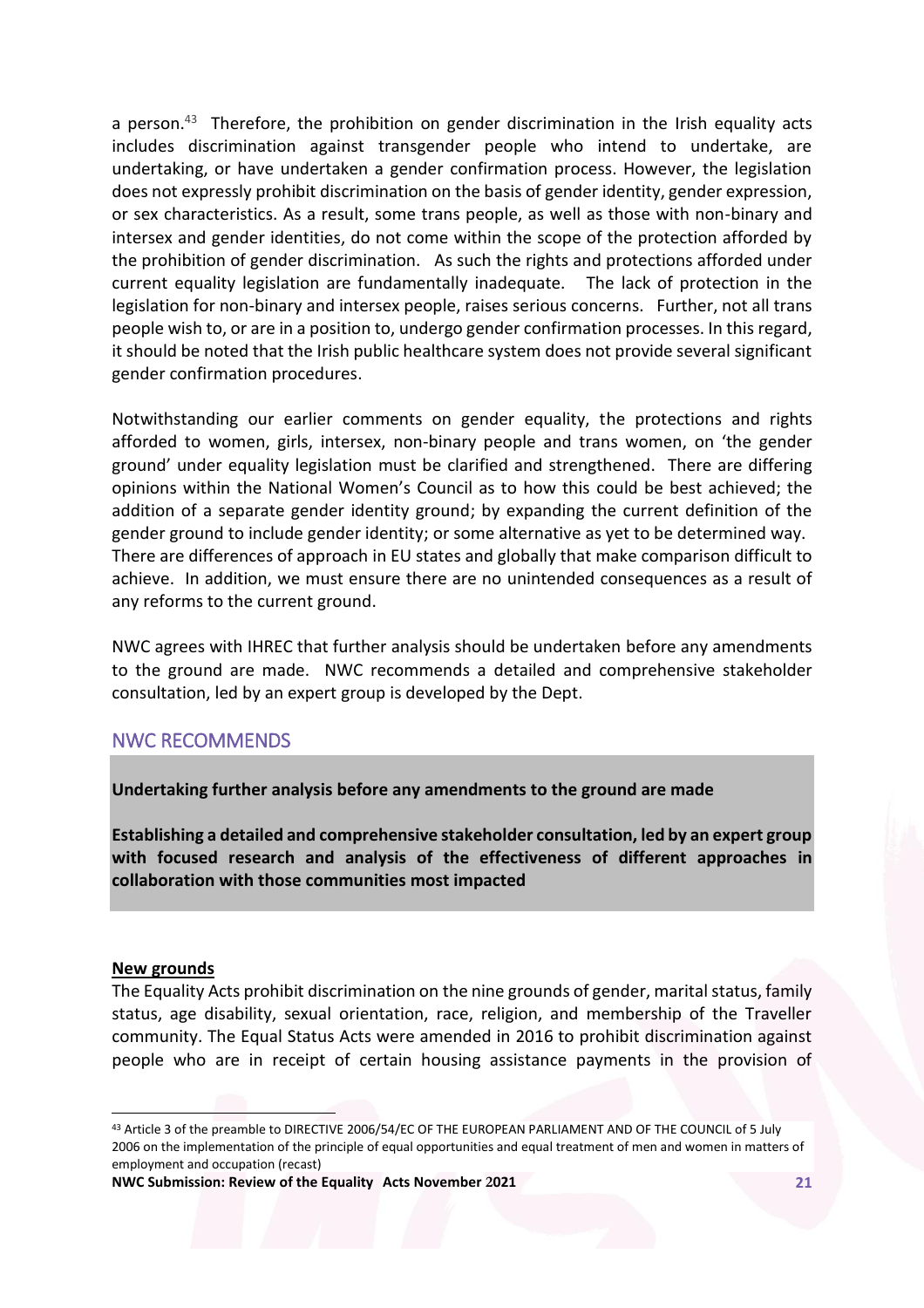accommodation services ("the HAP ground"). No "full" new ground (or "protected characteristic") has been added to either piece of legislation since they were introduced.

## **Socio-economic disadvantaged status**

NWC supports the addition of a "socio-economic" status ground. The urgent need for the introduction of the ground was made clear in a 2019 Report by ATD Ireland which "powerfully chronicles the damaging experience of daily lives persistently crashing up against stigma and stereotyping of socio-economic status".<sup>44</sup> Recent research by Tamas Kádár also clearly sets out how and why discrimination on the basis of socio-economic status should be prohibited in Irish law.<sup>45</sup>

Jurisprudence and case law in countries where a socio-economic status ground already exists clearly demonstrates the practical use of this ground. The number of cases on this ground is significant, particularly in certain fields such as housing and employment, where they feature among the grounds most often raised in claims. The research into the perception of discrimination incidents conducted in Hungary shows that socio- economic status features among the most often reported grounds of discrimination. This underlines that there are situations where people in a disadvantaged socio-economic status face clear discrimination and where the 'traditional' discrimination grounds do not provide adequate protection to them.

Discrimination on any ground represents a violation of rights, impeding full and effective participation in society. In particular, this ground limits chances to secure quality education and healthcare, employment matching one's skills, or adequate housing and it often results in a disadvantaged social and economic situation and status. On the other hand, disadvantaged socio-economic status dramatically increases the chances of being discriminated against in all fields of life. Persons living in poverty, or in 'poor neighbourhoods', in rural communities, unemployed, or persons relying on social protection experience discrimination based on their socio-economic status, creating a vicious circle that is difficult to escape and perpetuating their disadvantaged status. Some of these instances of discrimination can only be tackled effectively using a socio-economic status ground.

# NWC RECOMMENDS

 $\overline{a}$ 

**Introducing socio – economic status as a ground, that includes all of the elements contained in the Equality (Miscellaneous Provisions) Bill 2021 Bill.**

<sup>44</sup> ATD Ireland (2019), *Does It Only Happen to Me? Living in the shadows of Socio-Economic Discrimination*, available at: <http://17october.ie/wp-content/uploads/2019/09/SES-Discrimination-Report-ATD-Ireland-Sept-19.pdf>

<sup>45</sup> Tamas Kádár Equality and Rights Alliance (2016), *An analysis of the introduction of socio-economic status as a discrimination ground,* available at[: https://equineteurope.org/wp-content/uploads/2020/07/Analysis-of-socio-economic](https://equineteurope.org/wp-content/uploads/2020/07/Analysis-of-socio-economic-status-as-discrimination-final.pdf)[status-as-discrimination-final.pdf](https://equineteurope.org/wp-content/uploads/2020/07/Analysis-of-socio-economic-status-as-discrimination-final.pdf) at 10.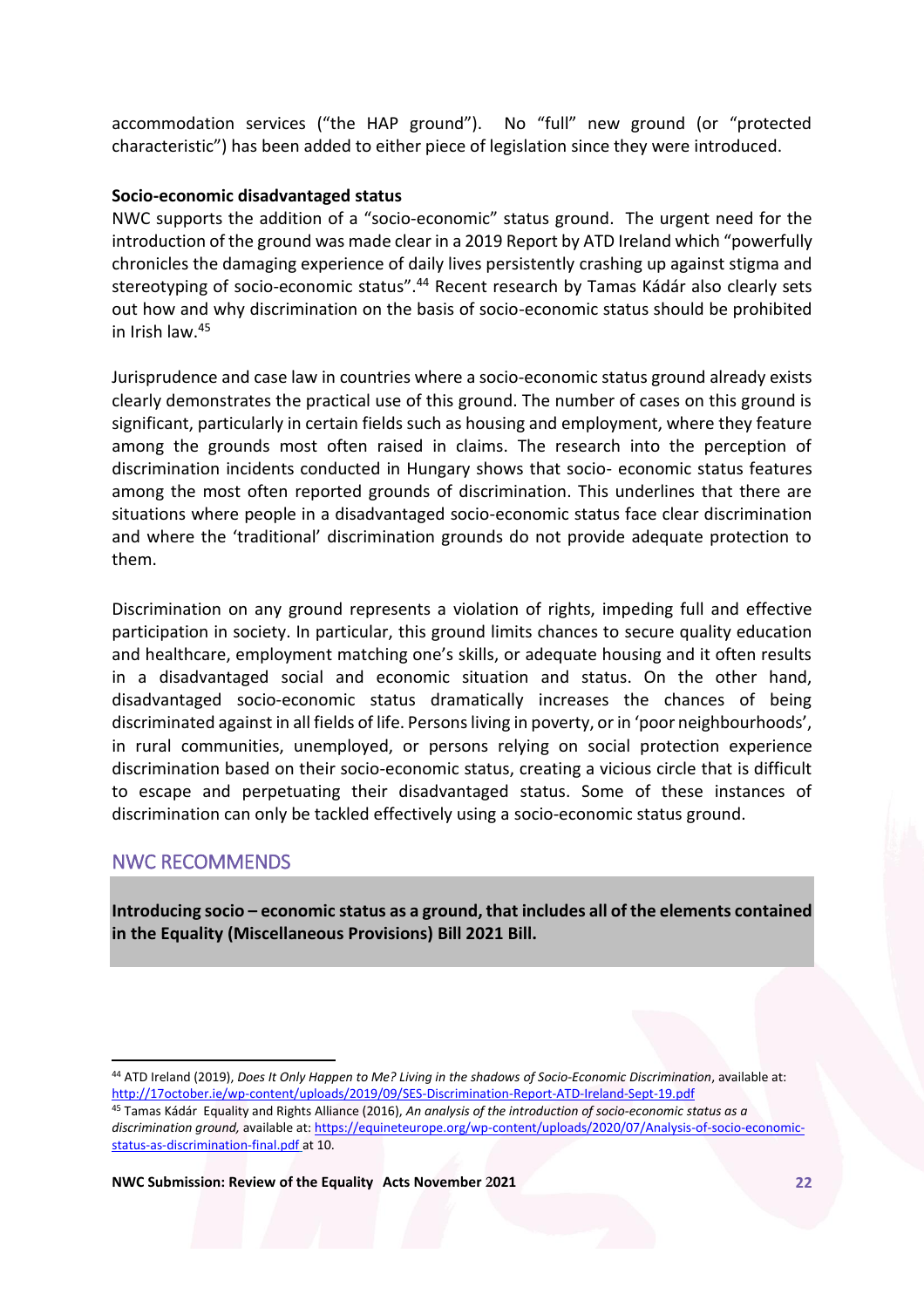## <span id="page-23-0"></span>**9. Exemptions**

There are a large number of exceptions to the Equality Acts. Some exemptions apply to all discriminatory grounds and areas covered, some apply to individual grounds, and others apply to specific areas covered in the legislation. The Review presents an opportunity for a full re-evaluation of the exemptions to both Acts, and to examine whether they are rational, necessary and proportionate, and comply with EU legislation.

## **Employment Equality Acts**

## **Exclusion of domestic workers from the definition of employee**

The Definition of Employee (section 2 of the Employment Equality Acts) contains an exemption to who is considered an "employee". As a result, so far as regards access to employment, the Acts do not apply to "a person employed in another person's home for the provision of personal services for persons residing in that home where the services affect the private or family life of those persons". The result is that people who engage in domestic, adult social care or childcare work may not be fully protected against discrimination. It is likely that this exemption does not comply with the EU Gender, Race and Framework Employment Directives. As domestic workers and personal and social care workers are predominantly women and women of colour and/or migrant status, this is an issue of significant concern for NWC with intersecting vulnerabilities and potential inequalities and exploitations in action. The reservation of the private or domestic realm from public concern is of course familiar to women, and NWC recommends that extend the equality legislation to these workers to ensure they are fully protected.

#### **Equal Pay for People with Disabilities**

The Employment Equality Acts contain important "Equal Pay" provisions. However, section 35(1) of the Employment Equality Acts states that it not discriminatory to pay a person with a disability a lesser rate of pay if their output is less than that of a person without a disability. This exemption must be removed. It is a major limitation on the principle of equal pay and is likely to be in breach of the Framework Employment Directive.

#### **Section 37 religious ethos exemptions**

NWC notes that this provision has been amended by the Equality (Miscellaneous Provisions) Act 2016. However, it may not be sufficiently narrow to ensure it does not permit unlawful discrimination and the exclusion of religious institutions from the application of section 37(1A), (1b) and (1c) may not be in conformity with the Framework Employment Directive.

# NWC RECOMMENDS

**Amending Section 37 to ensure compliance with the Framework Employment Directive**

**Amending Section 37 (1) b to require that an employer must establish that the employee has engaged in active and significant undermining of the ethos or belief of the institution.**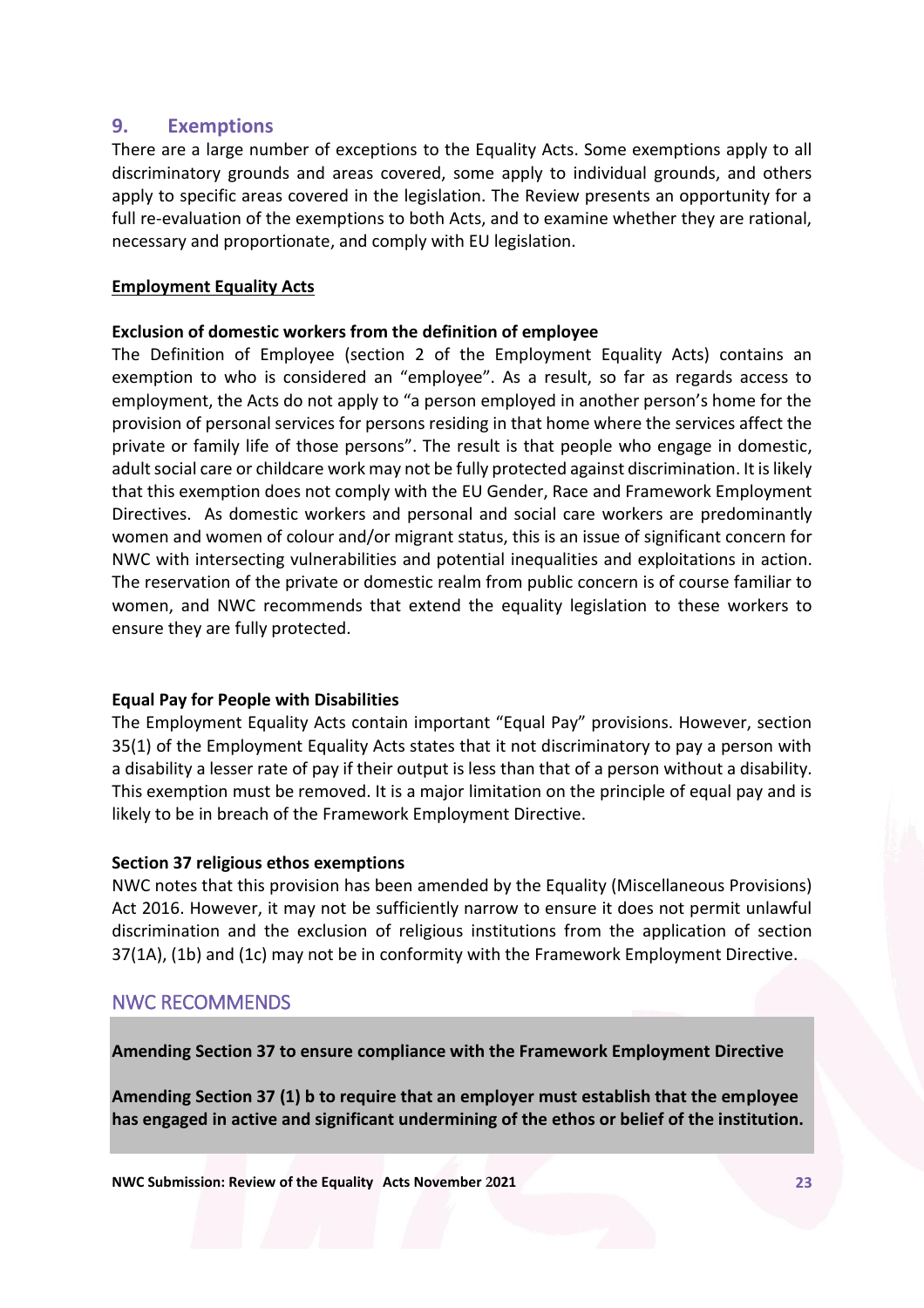**Defining the phrase "religious ethos" and establishing a precise list of relevant institutions that may rely on this section, should be provided.**

**Amending the Acts to include domestic workers in the definition of employee.**

**Removing section 35(1) from the EEA.**

## **Equal Status Acts**

The definition of service in the ESA and the exemptions in section 14 of the ESA, as interpreted by the Courts and WRC, has excluded considerable State activity from the prohibition on discrimination. These provisions and exemptions to the scope of the Equal Status Act leave even those who are a member of a "protected group" under the Equality Acts, unable to challenge discrimination by public bodies, and discrimination in key areas of State activity such as housing, healthcare and social welfare even though those areas should be well within the scope of the ESA, Combatting discrimination in these areas is vital to tackling socioeconomic disadvantage and to upholding socio-economic rights.

#### **Public Bodies**

The definition of "services" in section 2 of the Equal Status Acts is broad enough to include services provided by public bodies. However, the definition does not extend to the performance of the general functions of public bodies, which cannot be described as services.

As a result, it is unclear to what extent the Equal Status Acts apply to public authorities performing public functions which may not come within the definition of "services" but which may nonetheless have a great impact on lives. For example, areas like immigration, taxation, registration of marriage, and the prison service.

It has been established that the "controlling functions" of An Garda Síocháná, including the investigation and prosecution of crimes, do not come within the scope of the Equal Status Acts.

#### **Legislation and Policy**

Section 14 of the Equal Status Acts excludes from challenge any action that is required by legislation. In practical terms, this means that any legislation, or the provisions of any legislation, which discriminates on one of the nine grounds or which has a disproportionately negative impact on certain groups falls outside the scope of the Equal Status Acts and cannot be challenged under the equality legislation. A recent High Court judgment appears to exempt any policy that is derived from legislation as well, which makes this an extraordinarily wide exemption.

In *AB v Road Safety Authority*, the High Court adopted a broad interpretation of the section 14 exceptions to the Equal Status Act, and decided that the Road Safety Authority had not discriminated against a woman living in Direct Provision by refusing her application for a driver's licence, on the basis that a piece of secondary legislation, a Statutory Instrument),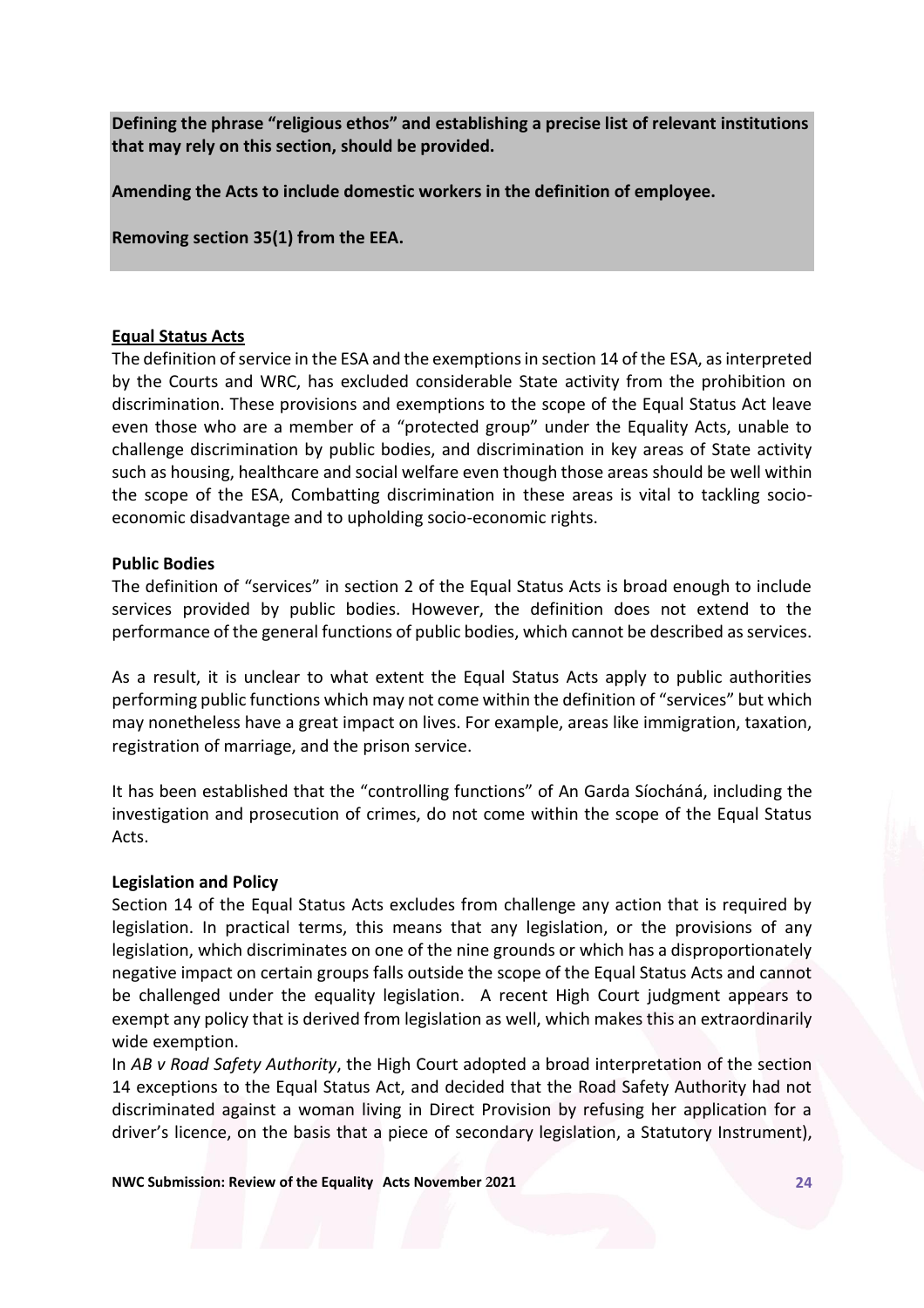required her to provide evidence of "normal residence" in the State. This interpretation of the exemptions in section 14 enlarges the exemption extensively.

## **Direct Provision and Immigration and Asylum Applications Exemption**

Section 14(1) of the Equal Status Acts contains another broad exemption to the Equal Status Acts, which means it does not apply to certain actions by public authorities "in relation to a non-national"

This exemption means asylum and immigration applications, and the non-statutory direct provision system for international protection applicants, are not open to challenge under the Equal Status Act.

In 2019, the UN Committee on the Elimination of Racial Discrimination (UNCERD) highlighted a range of deficiencies in the "legislative framework for the elimination of racial discrimination", including:

- "The unclear definition of "services" in section 5 of the Equal Status Acts, which may exclude the provision of services provided by public authorities such as the police, the prison service and the immigration service"
- "Preclusion of complaints against legislative provisions in Section 14 of the Equal Status Acts $''$ <sup>46</sup>

UN CEDAW has also called on Ireland to "ensure that an effective remedy is available for discrimination that has a legislative basis".<sup>47</sup>

# NWC RECOMMENDS

 $\overline{a}$ 

**Amending the Equal Status Acts so that the definition of "services" includes the functions of public bodies, and the blanket exemptions for the State under section 14 should be removed**

## **Educational establishments and religious ethos**

Section 11 of the Education (Admission to Schools) Act 2018 amended the ESA to the extent that primary schools that are 'recognised' (publicly funded schools) cannot discriminate on the basis of religion by affording preferential treatment to students of a particular religion. However, this does not apply to privately funded primary schools and secondary schools.

Section 7(3) allows that a school does not discriminate where the objective of the school is to provide education in an environment which promotes certain religious values. This includes

<sup>46</sup> UN Committee on the Elimination of Racism (2019), *Concluding observations on the combined fifth to ninth reports of Ireland*. Geneva: OHCHR. Available at:

[https://tbinternet.ohchr.org/Treaties/CERD/Shared%20Documents/IRL/INT\\_CERD\\_COC\\_IRL\\_40806\\_E.pdf](https://tbinternet.ohchr.org/Treaties/CERD/Shared%20Documents/IRL/INT_CERD_COC_IRL_40806_E.pdf) <sup>47</sup> UN on the Committee on the Elimination of Discrimination against Women (2017*), Concluding observations on the combined sixth and seventh periodic reports of Ireland*, Geneva: OHCHR. Available at:

[https://tbinternet.ohchr.org/\\_layouts/15/treatybodyexternal/Download.aspx?symbolno=CEDAW%2fC%2fIRL%2fCO%2f6-](https://tbinternet.ohchr.org/_layouts/15/treatybodyexternal/Download.aspx?symbolno=CEDAW%2fC%2fIRL%2fCO%2f6-7&Lang=en) [7&Lang=en](https://tbinternet.ohchr.org/_layouts/15/treatybodyexternal/Download.aspx?symbolno=CEDAW%2fC%2fIRL%2fCO%2f6-7&Lang=en)

**NWC Submission: Review of the Equality Acts November 2021 25**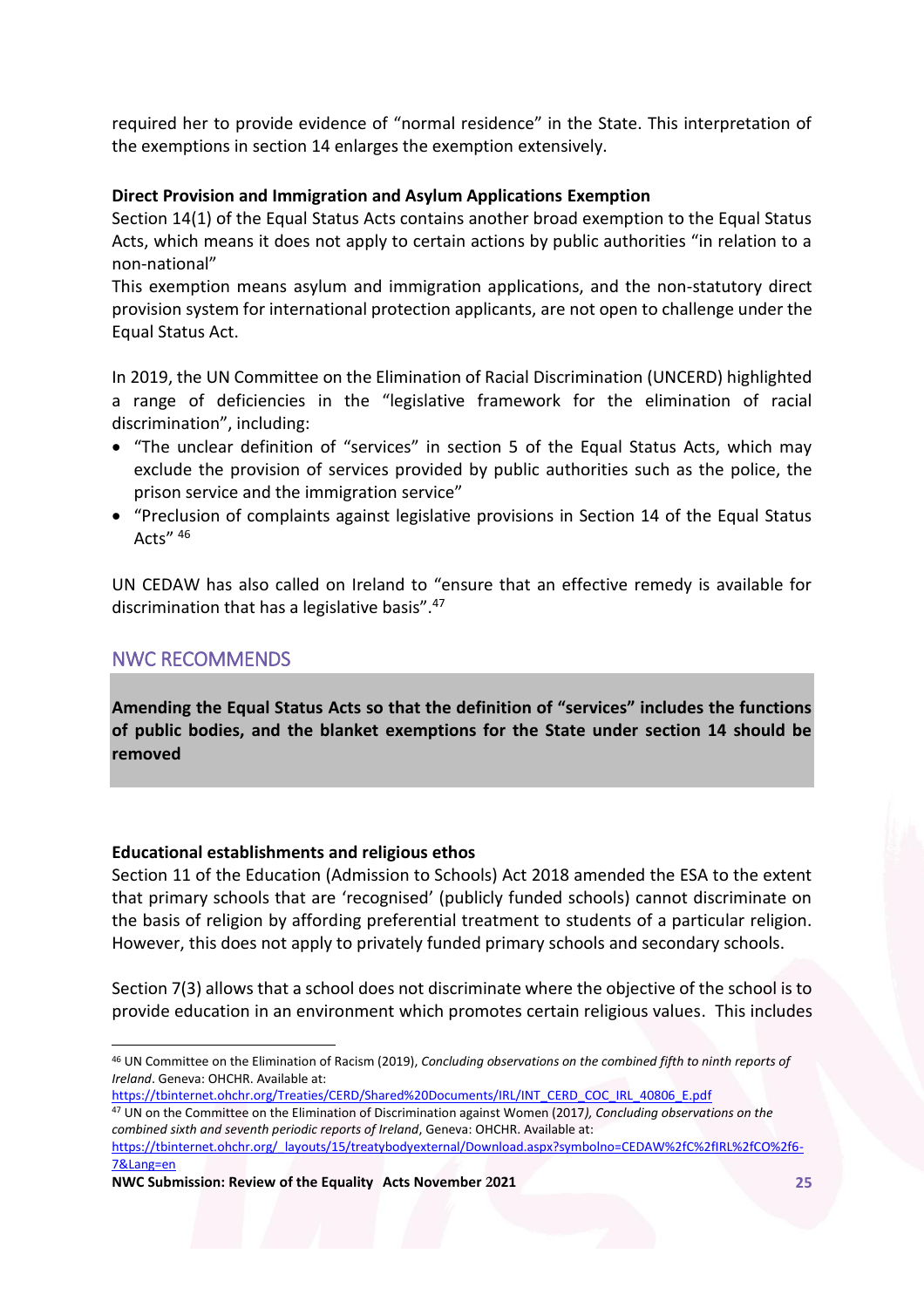the right to refuse to admit a student in the basis of religion where it is proved that the refusal is essential to maintain the ethos of the school. In addition, it has significant impacts on the rights of young people to inclusive, gender equality and equality focussed education.

In June 2021 the European Parliament voted to accept the landmark Matić report on "the situation of sexual and reproductive health and rights in the EU" 48 . The report recognises that,

"Sexual and reproductive health and rights (SRHR) are one of the key issues in the discussion on human rights and they are inseparable from the realisation of the fundamental right to health, as well as the achievement of gender equality and the elimination of gender-based violence"<sup>49</sup>

NWC supports the Education (Health, Relationships and Sex Education) Bill 2021 which seeks to amend the Education Act 1998 and guarantee that young people and children can access relationship and sexual education that is unbiased, fact-based and scientifically accurate in all schools. NWC believes such legislation is crucial to ensuring long term gender equality and equality outcomes as they relate to reproductive & sexual health & wellbeing rights, sexual orientation, and gender expression.

Equality legislation which would undermine the intention of such a bill, such as through exemptions at Section 7, must be reviewed and amended.

# NWC RECOMMENDS

**Reviewing all exemptions in the ESA to ensure that they are clear, necessary and proportionate and comply with EU law. They should be subject to their own equality audit.**

**Reviewing Section 7 of the ESA to ensure the right to equal treatment and the achievement of broad gender equality & equality outcomes in relevant legislation and national policy.**

# <span id="page-26-0"></span>**10. Powers and Functions of IHREC**

The Irish Human Rights and Equality Commission (IHREC) has significant powers to tackle systemic and structural forms of discrimination, through conducting equality reviews and inquiries, taking proceedings in their own name. To IHREC has not used their significant inquiry or "own name proceedings" powers.

#### **Public Sector Equality and Human Rights Duty (PSD)**

 $\overline{a}$ 

<sup>&</sup>lt;sup>48</sup> https://www.europarl.europa.eu/doceo/document/A-9-2021-0169 EN.html

<sup>49</sup> <https://www.epfweb.org/node/838>

**NWC Submission: Review of the Equality Acts November 2021 26**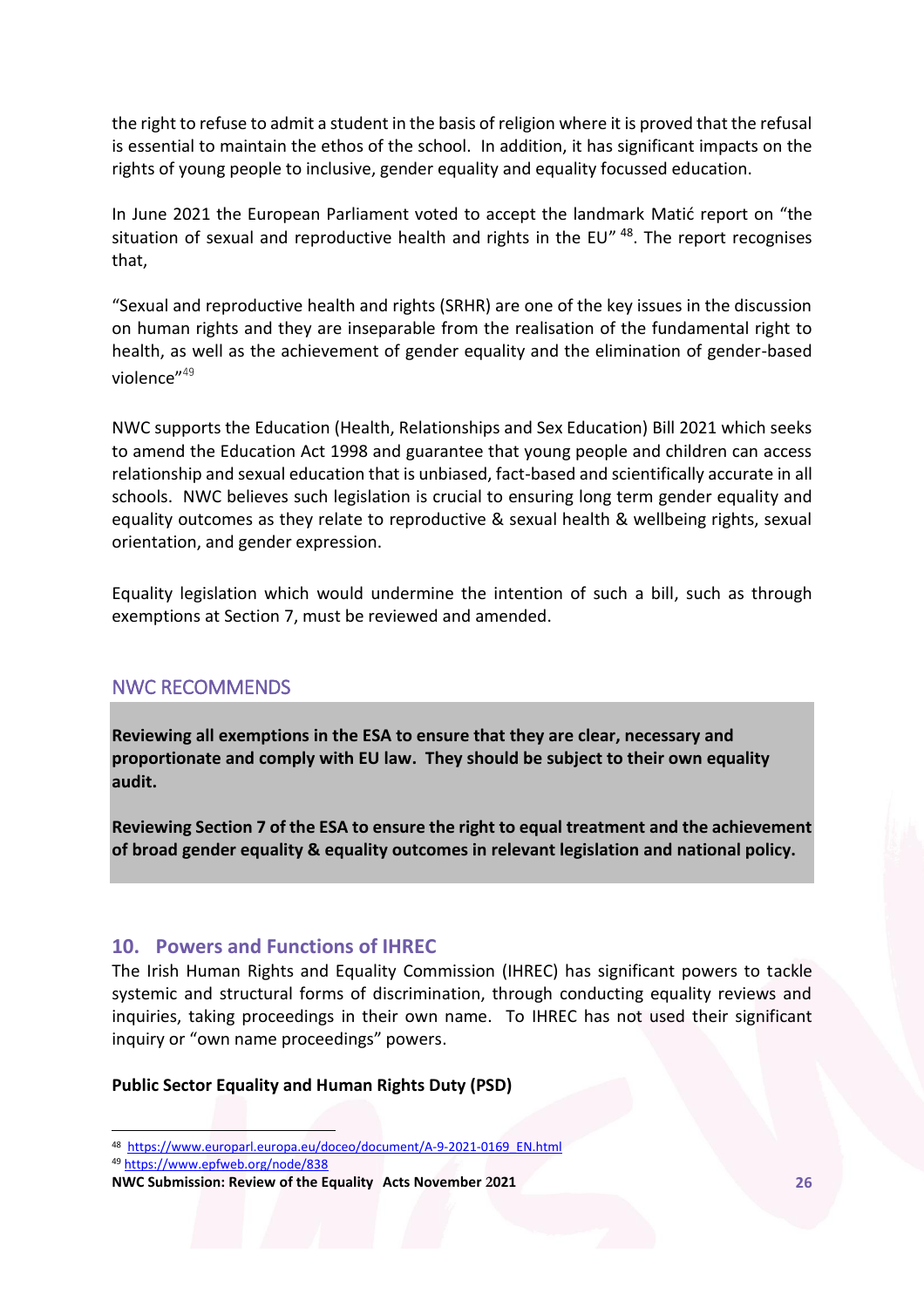IHREC also has powers to monitor the implementation of the Public Sector Equality and Human Rights Duty (PSD). The PSD imposes a positive obligation on a broad range of statutory and public bodies to have regard, in the performance of their functions, to the need to eliminate discrimination, promote equality of opportunity and protect the human rights of its members, staff and persons to whom it provides services. This includes Government Departments and local authorities. In fulfilling their duties public bodies must consider the human rights and equality impact of their policies, delivery of services, budgets, procedures and practices. By doing so, there is a potential to transform the culture of public bodies by mainstreaming gender equality, equality and human rights in all aspects of their work.

Despite the Public Sector Duty being in effect for over five years, there is limited evidence to date of the duty having delivered on its potential to create this shift in culture within public bodies and the delivery of public services. For many public bodies, the process of implementation and engagement with the public sector duty remains at the very early stages and the implications of the duty for the work of those bodies are largely unexplored. While public bodies are afforded flexibility in how they implement the duty, every public body has a statutory obligation under section 42(2) of the 2014 Act to first assess and address the human rights and equality issues relevant to its work in its strategic plan and, secondly, to report on developments and achievements in its annual report.

#### **Codes of Practice**

Codes of Practice are a vital tool for giving effect to the principles contained in the equality legislation. IHREC have a significant power under section 31 of the Irish Human Rights and Equality Commission Act 2014 to produce "Codes of Practice" in relation to the promotion of equality and the elimination of discrimination, and in relation to matters arising from the Equality legislation. These Codes provide guidance on the application of the core concepts of the Equality legislation, and they can be used as evidence in discrimination cases. These Codes of Practice require the approval of the Minister for Children, Equality, Disability, Integration and Youth before they take effect.

Codes of Practice awaiting the approval of the Minister, include Harassment and Sexual Harassment in Employment and Equal Pay. The ongoing delays in approving new Codes of Practice have not been explained.

# NWC RECOMMENDS

**Strengthening the enforcement provisions in relation to the public sector equality and human rights** 

**Ensuring voluntary organisation + private entities contracted by public bodies to deliver services and goods are obliged to meet the standards and outcomes of the PSD**

**NWC Submission: Review of the Equality Acts November 2021 27 Considering the introduction of a private sector duty.**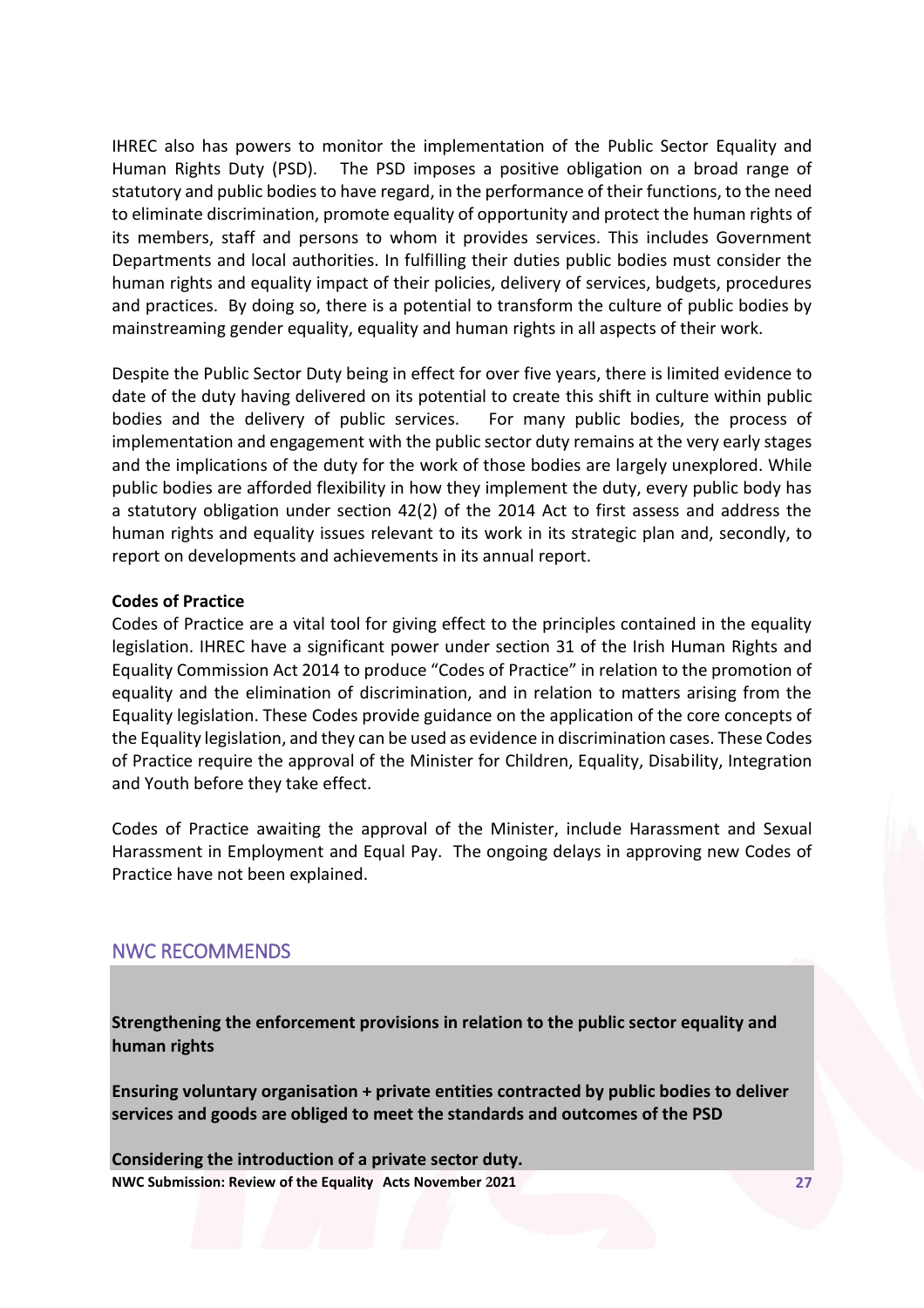## **IHREC**

**-Mechanisms for the approval of Codes of Practice which would avoid delays in their coming into effect must be introduced**

**-Code of Practice in relation to Harassment and Sexual Harassment in Goods and Services should be introduced**

**-Code of Practice in relation to Equal Pay should be introduced**

**-Code of Practice on Reasonable Accommodation should be introduced**

## **Equality Data**

 $\overline{a}$ 

There is a recognised lack of gender disaggregated data to inform national policy and decision making. For example, despite several data gathering points (crime statistics compiled by the CSO; DPP; Courts Services; Tusla; HEA Surveys, NGO's such as Rape Crisis Network Ireland, DRCC, Safe Ireland and Women's Aid) there is no national administrative database that captures the magnitude and character of violence against women. Where data is gathered it is not full disaggregated by age, gender, disability, ethnicity, and relationship status thus not allowing for full trend analysis across all date sets. Additionally, specific cases/experiences cannot be tracked through the various systems/institutions as there are no personal identifiers that will allow for tracking.

In addition, the State does not collect sufficient disaggregated data<sup>50</sup> to allow timely and regular assessment of the efficacy and impact of the legislation or the extent to which the State is meeting its international obligations.<sup>51</sup> Data disaggregated across all equality grounds would give more visibility to diversity and intersectional issues.

IHREC has highlighted the considerable shortfalls in equality data in Ireland, and has repeatedly called for the collection of equality data as standard by public bodies, including "ethnic identifiers". Collection of such data would, in part, assist in the implementation of the Public Sector Equality and Human Rights Duty.

<sup>50</sup> The gaps and shortcomings in equality data in Ireland are outlined in CSO's 2020 *Equality Data Audit* See [https://www.cso.ie/en/methods/methodologicalresearch/rp-](https://www.cso.ie/en/methods/methodologicalresearch/rp-eda/equalitydataaudit2020/dataissuesandrecommendations/)

[eda/equalitydataaudit2020/dataissuesandrecommendations/](https://www.cso.ie/en/methods/methodologicalresearch/rp-eda/equalitydataaudit2020/dataissuesandrecommendations/) The audit found particular gaps or weakness in ethnicity, disability, sex and gender identity, and sexual orientation data. It also found that much of the data that is already available is only high level information and does not always allow for analysis of minority groups. There was also a reported lack of intersectional data.

<sup>51</sup> While the CSO conducted a survey into Equality and Discrimination in 2019, this is not a regularly conducted exercise. The next most recent similar exercise was in 2014, conducted via data from the Quarterly National Household Survey, and used too small a sample size to be meaningful with regard to minority groups. Similarly, the Survey of Income and Living Conditions (SILC) does not provide data disaggregated across equality grounds, and information on the impact of COVID-19 case numbers and deaths among ethnic minorities is poor.